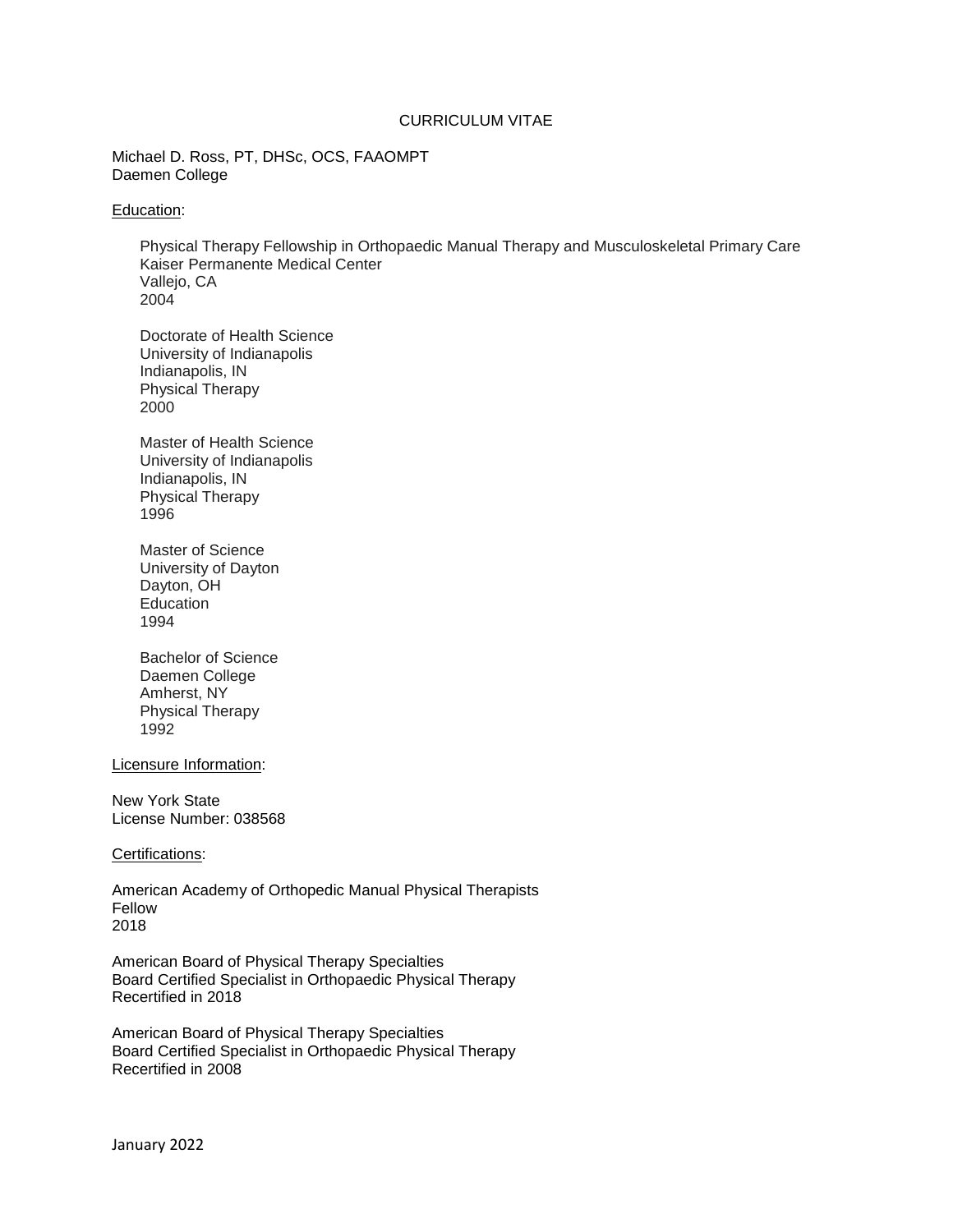American Board of Physical Therapy Specialties Board Certified Specialist in Orthopaedic Physical Therapy 1998

Employment and Positions Held:

Associate Professor Department of Physical Therapy, Daemen College Amherst NY August 2020 – Present

Assistant Professor Department of Physical Therapy, Daemen College Amherst NY August 2014 – August 2020

Assistant Professor Panuska College of Professional Studies, Department of Physical Therapy, University of Scranton Scranton, PA August 2012 – August 2014

**Director** U.S. Air Force Physical Medicine Training Programs, Medical Education and Training Campus Fort Sam Houston, TX August 2010 – August 2012

**Director** U.S. Air Force Physical Medicine Training Programs, Medical Education and Training Campus Fort Sam Houston, TX August 2008 – August 2010

Chief, Senior Physical Therapist, and Director of Research, Education and Clinical Practice Department of Physical Therapy, David Grant US Air Force Medical Center, 60<sup>th</sup> Medical Group Travis AFB, CA February 2004 – August 2008

Fellow, Physical Therapy Fellowship in Orthopaedic Manual Therapy and Musculoskeletal Primary Care Kaiser Permanente Medical Center Vallejo, CA August 2002 – February 2004

Chief Department of Physical Therapy, 27<sup>th</sup> Medical Group Cannon AFB, NM June 2001 – August 2002

Assistant Professor and Director of Research Operations Department of Biology United States Air Force Academy, CO July 1998 – June 2001

Assistant Chief Department of Physical Therapy, 96<sup>th</sup> Medical Group Eglin AFB, FL January 1997 – July 1998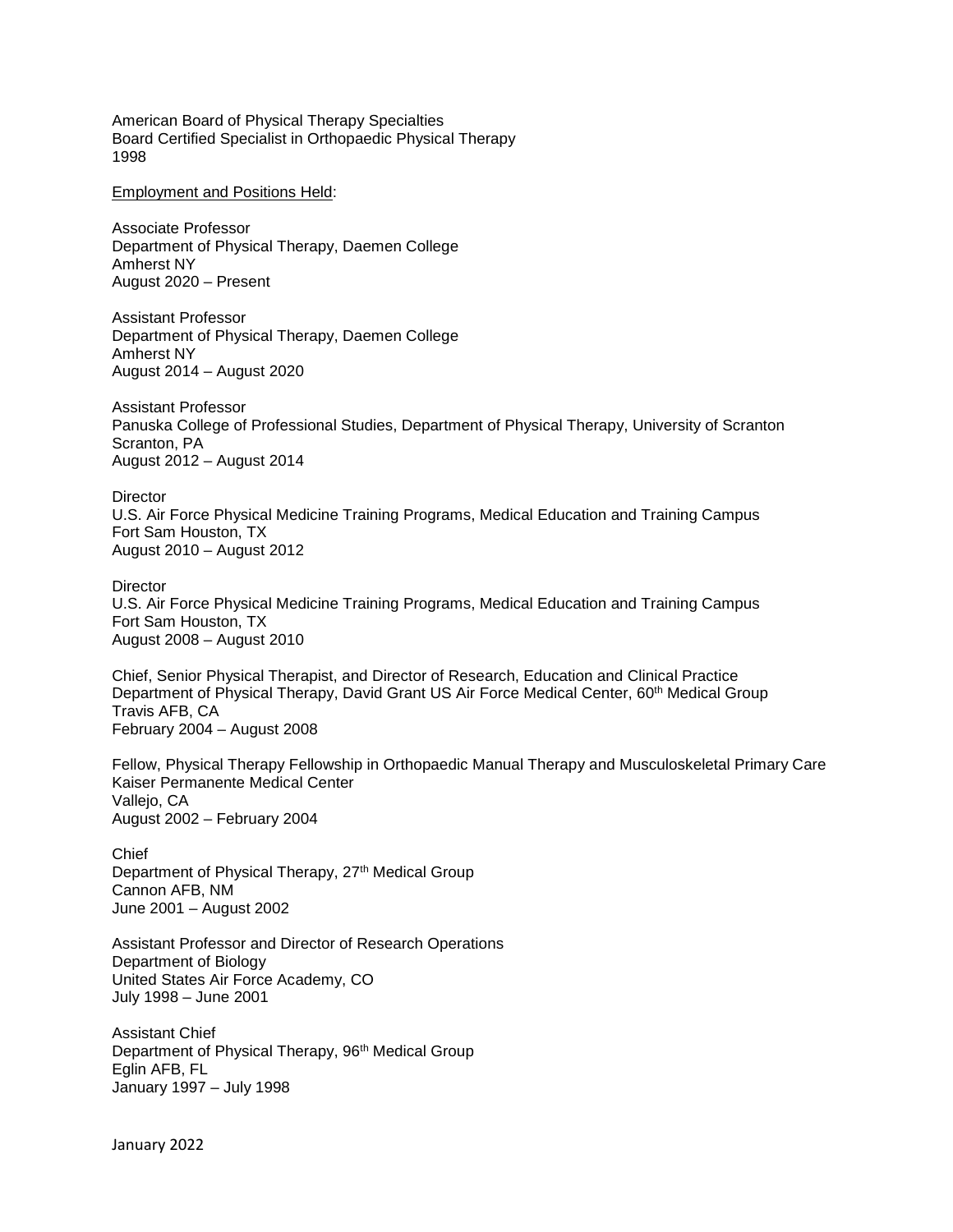Chief Department of Physical Therapy, 39<sup>th</sup> Medical Group Incirlik AB, Turkey January 1995 – January 1997

Staff Physical Therapist Department of Physical Therapy, 74th Medical Group Wright-Patterson AFB, OH June 1992 – January 1995

Peer Reviewed Publications:

Klose J, Helmetsie A, **Ross M**, Gaul J. Entry point care for workers with job participation barriers. Academy of Orthopaedic Physical Therapy Home Study Course. 2022;32.4.3:1-44.

Yamashiro M, Kelch KG, **Ross M**. Bilateral avascular necrosis of the femoral heads. Journal of Orthopaedic and Sports Physical Therapy Cases. 2021;1:231-232.

Higgins TR, May LE, Slusak FT, Wisniewski TM, Ford G, **Ross MD**, Schenk RJ. Mechanical diagnosis and therapy instruction in accredited physical therapy programs in the United States. Orthopaedic Physical Therapy Practice. 2021;33(4);198-209.

Ghaly B, Boggs RG, **Ross M**. Ulnar neuropathy at the wrist. Journal of Orthopaedic and Sports Physical Therapy Cases. 2021;1:148-149.

Mabry LM, Patti TN, **Ross MD**, Bleakley CM, Gisselman AS. Isolated medial cuneiform fractures: a systematic search and qualitative analysis of case studies. Journal of the American Podiatric Medical Association. 2021;111(4):Article 12.

Bowne K, Prall J, **Ross M**. Prolotherapy combined with physical therapy in a recreationally active middleaged man with chondromalacia patella. European Journal of Fitness, Nutrition and Sport Medicine Studies. 2021;2(1);22-33.

Barker S, **Ross M**, Zhou K. Exercise intervention in the management of venous leg ulcers: a review. European Journal of Physiotherapy and Rehabilitation Studies. 2021;2(1):28-41.

Prall J, **Ross M**. The impact of physical therapy delivered ergonomics in the workplace: a narrative review. Indian Journal of Physiotherapy and Occupational Therapy. 2021;15(3):27-36.

Burley TR, McKinnis L, **Ross MD**. Diagnosis of a spinal compression fracture with digital image inversion. Journal of Orthopaedic and Sports Physical Therapy Cases. 2021;1:99-100.

Prall J, **Ross M**. The effect of shift time and work schedule on injuries in the industrial workplace. European Journal of Public Health Studies. 2021;4(2):98-109.

Hakim RM, **Ross M**. "Emerging Perspectives of Virtual Reality Techniques" in Virtual Reality in Health and Rehabilitation, Taylor & Francis Group, Boca Raton, FL, 2020.

**Ross MD**, Purrington B, Zuniga C, Farnand B, Pattacciato F. Survey of physical therapists' knowledge of screening and management practices for patients with prediabetes. Physiotherapy Practice and Research. 2020;41:213–223.

Burley T, Brody LT, Boissonnault WG, **Ross MD**. Development of a musculoskeletal imaging competency examination for physical therapists. Physical Therapy. 2020;100:2254-2265.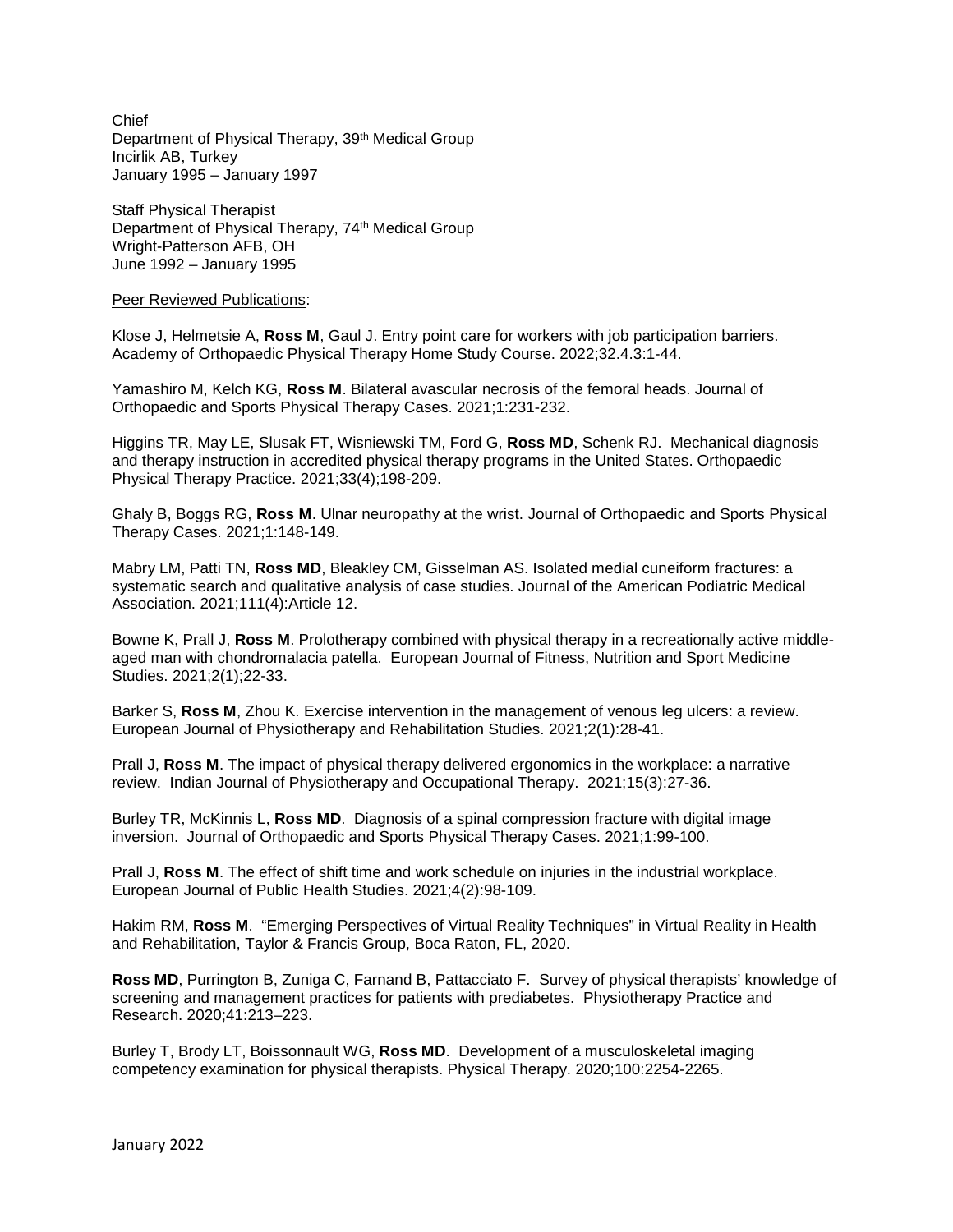Agarwal V, Schenk R, **Ross M**. Primary care management of patients with pain complaints and the influence of physician training in mechanical diagnosis and therapy. Journal of Public Health. 2020; <https://doi.org/10.1007/s10389-020-01386-w>

Matthews L, Ford G, Schenk R, **Ross M**, Donnelly J. Dry needling curricula in entry-level education programs for physical therapists. Journal of Manual & Manipulative Therapy. 2020;30:1-9.

Boggs R, Frappa N, **Ross M**, Tall M. Telehealth and physical therapy clinical decision making in a patient with a falcine meningioma. International Journal of Telerehabilitation. 2020;12:63-67.

Young BA, **Ross MD**, Heick J, Greathouse DG, Guerrero HG, Boissonnault WG. Exploration of medical screening and differential diagnosis instructional methods and faculty perceptions in physical therapist educational programs. Journal of Allied Health. 2020;49:e89-e97.

Zhou K, Frankish L, **Ross MD**. Outcomes and characteristics of wound healing in an outpatient physical therapy clinic. Wounds. 2020;32:152-158.

Prall J, **Ross M**. The relationship between disability and hop performance in subjects following anterior cruciate ligament reconstruction. Physical Therapy and Rehabilitation. 2020; 7:3. doi:10.7243/2055-2386- 7-3.

Boggs R, **Ross M**, Tall M. Diagnosis of internal carotid artery stenosis in a patient referred to a physiotherapist for dizziness. Journal of Primary Health Care. 2019;11:373-379. doi:10.1071/HC19047.

Szydlowski G, O'Neil J, Mrowczynski J, Inglis L, **Ross M**. Electroskip auditory biofeedback in a patient with Parkinson disease: a case report. Journal of Exercise Rehabilitation. 2019;15:688-695. doi: 10.12965/jer.1938374.187.

**Ross M**, Zhou K, Perilli A, Van Gorder N, Pace A, Melendez E, Doherty D, Hornung M, Carroll W. Screening for cardiovascular disease risk factors in a physical therapist wound care practice: a retrospective, observational study. Wound Management and Prevention. 2019;65:20-28.

Pease B, **Ross M**. Defining subgroups of patients with a stiff and painful shoulder: an analytical model using cluster analysis. Disability and Rehabilitation. 2019 June 25:1-11. doi: 10.1080/09638288.2019.1631891. [Epub ahead of print]

Bayer E, Elliott R, Bang M, **Ross M**, Tall M. Atlantoaxial instability in a patient with neck pain and rheumatoid arthritis. Journal of Spinal Cord Medicine. 2019 March 15:1-4. doi: 10.1080/10790268.2019.1580859. [Epub ahead of print]

Loro WA, Thelen MD, Rosenthal MD, Stoneman PD, **Ross MD**. The effects of cryotherapy on quadriceps electromyographic activity and isometric strength in patient in the early phases following knee surgery. Journal of Orthopaedic Surgery (Hong Kong). 2019;27:2309499019831454. doi: 10.1177/2309499019831454.

Walsh L, Bicheler H, Guillermo K, Wolfley B, Brown M, Schenk R, **Ross M**. The utilization of spinal thrust manipulation by physical therapists in New York State. Journal of Physical Therapy Education. June 19, 2019. doi: 10.1097/JTE.0000000000000095. [Epub ahead of print]

Prall J, **Ross M**. The management of work-related musculoskeletal injuries in an occupational health setting: the role of the physical therapist. Journal of Exercise Rehabilitation. 2019;15:193-199. doi: 10.12965/jer.1836636.318.

Burley T, **Ross M**, Elliott R, Tall M. Acute progressive neurological decline in an elderly man. Journal of Primary Health Care. 2018;10:343-347. doi: 10.1071/HC18027.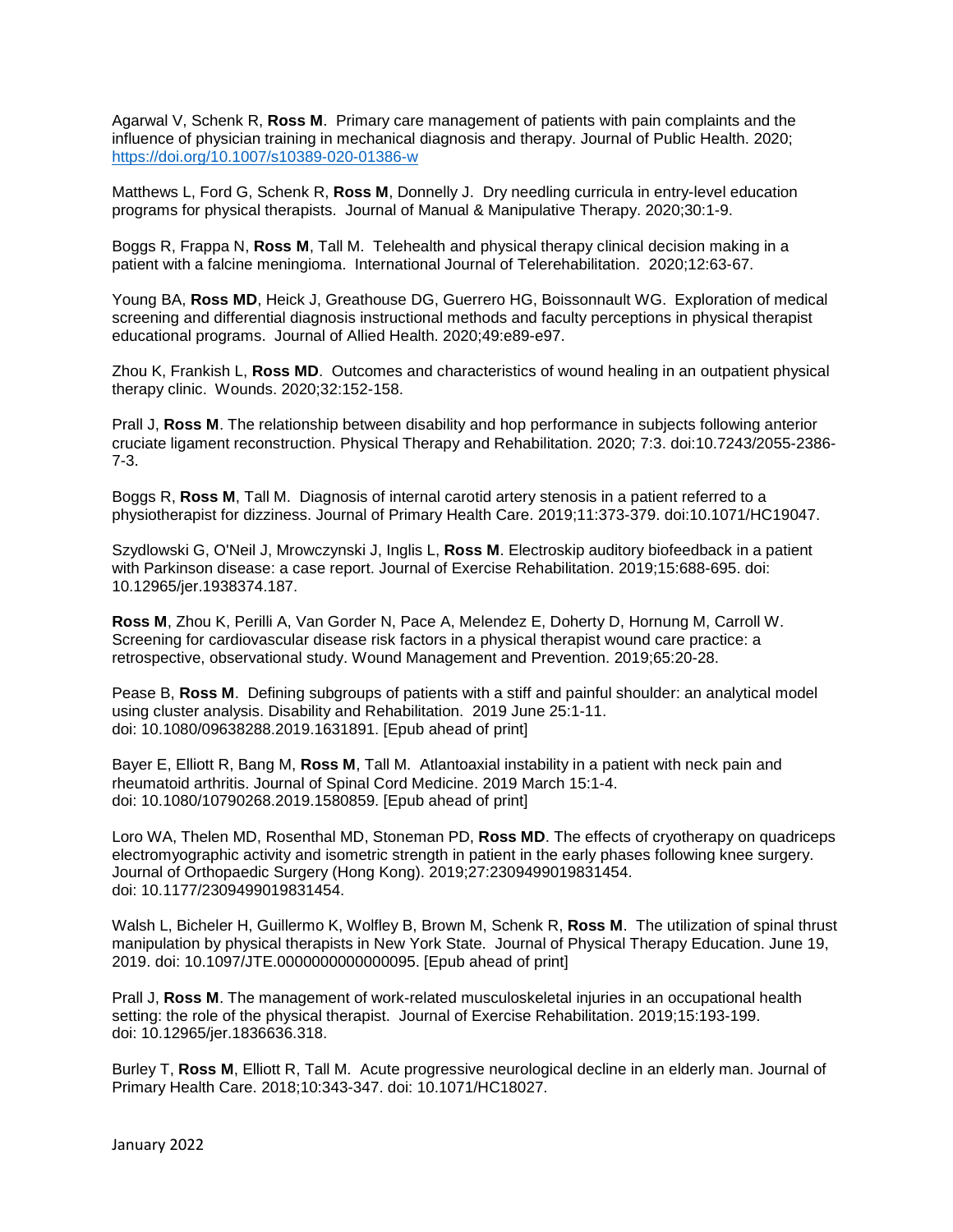**Ross M**, Adams K, Engle K, Enser T, Muehlemann A, Schenk R, Tall M. The knowledge of low back pain management between physical therapists and family practice physicians. Journal of Manual & Manipulative Therapy. 2018. DOI: 10.1080/10669817.2018.1500772.

Mabry LM, **Ross MD**, Dardenelle SI. Congenital partial aplasia of the atlas causing functional angular displacement of the posterior arch. Physical Medicine and Rehabilitation. 2018 Jun 14. pii: S1934-1482(18)30312-5. doi: 10.1016/j.pmrj.2018.05.026. [Epub ahead of print]

Lyons C, **Ross M**, Elliott R, Tall M. Atlantoaxial instability in a patient with neck pain and ankylosing spondylitis. Military Medicine. 2018 Mar 26. doi:10.1093/milmed/usy034. [Epub ahead of print]

Bogulski J, Gonser S, Bush D, Bugner R, Clark L, Farrell L, Swanson K, **Ross M**. The RunSmart training program: effect on oxygen consumption and lower extremity biomechanics during running. Journal of Exercise Rehabilitation. 13(4):446-453;2017.

Cecil R, **Ross M**. Effective worksite strategies and interventions to increase physical activity in sedentary workforce populations: the role of physical therapists. Orthopaedic Physical Therapy Practice. 29(1);52- 58:2017.

Hakim RM, Tunis BG, **Ross MD**. Rehabilitation robotics for the upper extremity: review with new directions for orthopedic disorders. Journal of Disability and Rehabilitation: Assistive Technology. 12(8):765-771;2017.

Hakim RM, **Ross MD**, Runco W, Kane M. A community-based aquatic exercise program to improve endurance and mobility in adults with mild to moderate intellectual disability. Journal of Exercise Rehabilitation. 13(1):89-94;2017.

Greene Kelch K, **Ross M**, Elliott R, Tall M. Progressive cervical spondylotic myelopathy: A case report describing evaluation and management for a patient in an acute care inpatient setting. American Journal of Medical Case Reports. 5(4):86-88;2017.

Saviola K, Coleman T, **Ross M**, Schenk R. Cervicogenic dizziness post-concussion: a case report. Orthopaedic Physical Therapy Practice. 28(4);238-243:2016.

**Ross MD**, Cheeks JM, Sanko JP, Tall MA. Identification of a progressively worsening cardiac condition in a patient seen in a home health care environment. American Journal of Medical Case Reports. 4(8):296-297;2016.

Mabry LM, **Ross MD**, Tall MA, MD; Kundu E. Neurologic decline following acute vertebral collapse in a patient with cervical osteomyelitis. Open Journal of Clinical and Medical Case Reports. 2:1113;2016.

Zhou K, Krug K, Stachura J, Niewczyk P, **Ross M**, Tutuska J, Ford G. Silver-collagen dressing and highvoltage pulsed current therapy for the treatment of chronic full-thickness wounds: a case series. Ostomy Wound Management. 62(3):36-44;2016.

Mabry LM, **Ross MD**, Greene KA, Tall MA. Spontaneous osteonecrosis as a cause of knee pain in an older active woman. International Journal of Clinical and Medical Imaging. 2(9);2015.

Koppenhaver SL, Walker MJ, Su J, McGowen JM, Umlauf L, Harris KD, **Ross MD**. Changes in lumbar multifidus muscle function and nociceptive sensitivity in low back pain patient responders versus nonresponders after dry needling treatment. Manual Therapy. 20(6):769-776;2015.

Mabry LM, **Ross MD**, Tonarelli JM. Metastatic cancer mimicking mechanical low back pain: a case report. Journal of Manual and Manipulative Therapy. 22(3):162-169;2014.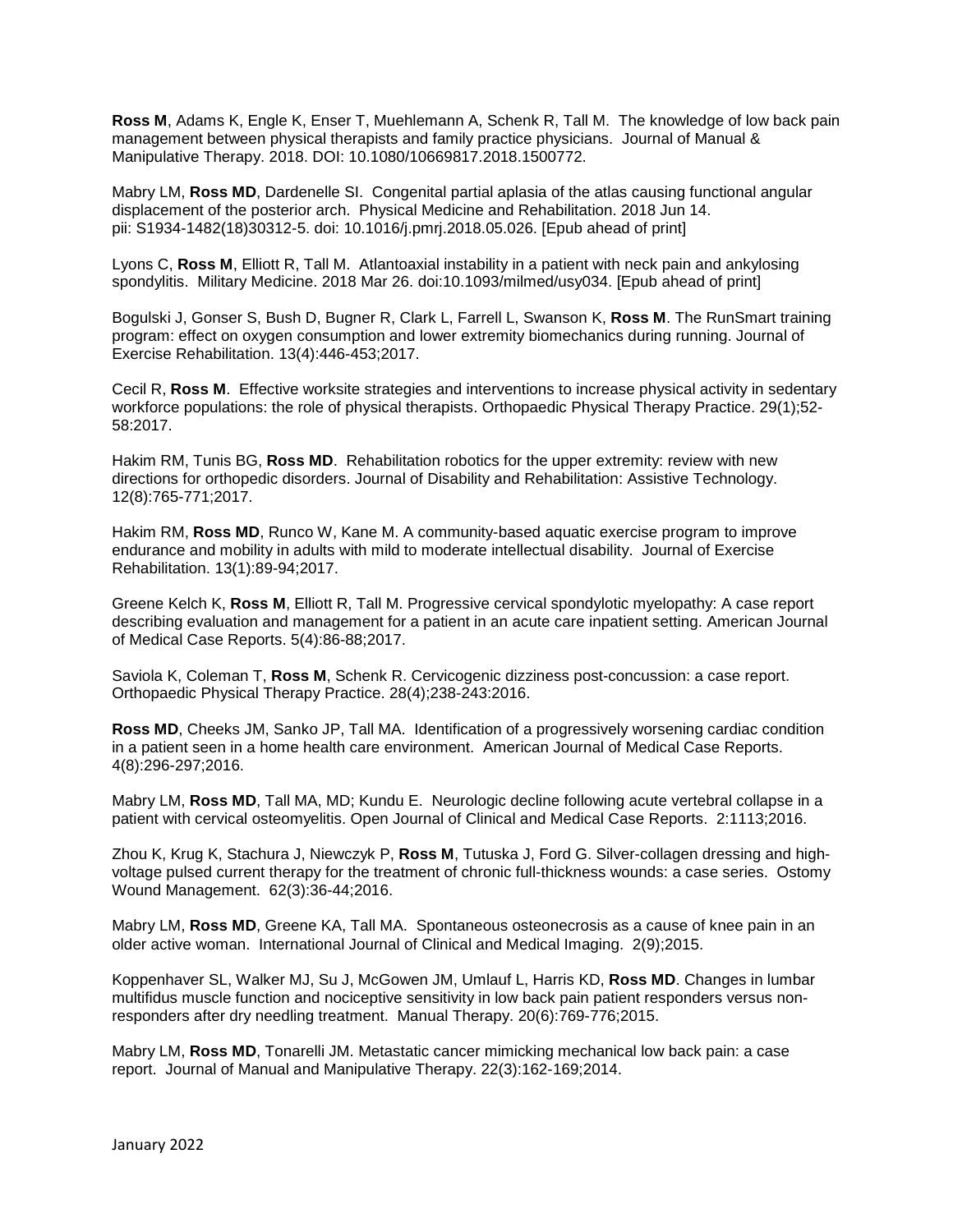Van Wyngaarden JJ, **Ross MD**, Hando BR. Abdominal aortic aneurysm in a patient with low back pain. Journal of Orthopaedic and Sports Physical Therapy. 44:500-507;2014.

O'Laughlin SJ, Flynn TW, Westrick RB, **Ross MD**. Diagnosis and expedited surgical intervention of a complete hamstring avulsion in a military combatives athlete: a case report. International Journal of Sports Physical Therapy. 9:371-376;2014.

Thelen MD, **Ross MD**, Tall MA. Cervical myelopathy: diagnosing another great impostor. US Army Medical Department Journal. Apr-Jun:31-38;2014.

**Ross MD**, Childs JD, Middel C, Kujawa J, Brown D, Corrigan M, Parsons N. Physical therapist vs. family practitioner knowledge of simple low back pain management in the U.S. Air Force. Military Medicine. 179:162-168;2014.

Mabry LM, **Ross MD**, Tall MA. Impaction fracture of the medial femoral condyle. Journal of Orthopaedic and Sports Physical Therapy. 43:512;2013.

Hoppes CW, **Ross MD**, Moore J. Undetected pectoralis major tendon rupture in a patient referred to a physical therapist in a combat environment: a case report. Physical Therapy. 93:1225-1233; 2013.

Rodeghero JR, Denninger TR, **Ross MD**. Abdominal pain in physical therapy practice: 3 patient cases. Journal of Orthopaedic and Sports Physical Therapy. 43:44-53;2013.

Chad C, **Ross MD**, Isaacs R, Hegedus E. Investigation of non-mechanical findings during spinal movement screening for identifying and/or ruling-out metastatic cancer. Pain Practice. 12:426- 433;2012.

Boissonnault WG, **Ross MD**. Physical therapists referring patients to physicians: a review of case reports and series. Journal of Orthopaedic and Sports Physical Therapy. 42:446-454;2012.

Boyles RE, Gorman I, Pinto D, **Ross MD**. Physical therapist practice and the role of diagnostic imaging. Journal of Orthopaedic and Sports Physical Therapy. 41:829-37;2011.

Tonarelli J, Mabry L, **Ross MD**. Diagnostic imaging of an Achilles tendon rupture. Journal of Orthopaedic and Sports Physical Therapy. 41:904;2011.

Mabry LM, **Ross MD**, Martin PA, Tall MA, Elliott RL. Globus sensation associated with cervical spondylolisthesis. American Journal of Physical Medicine and Rehabilitation. 90:615;2011.

**Ross MD**, Elliott RL. Acute knee hemarthrosis: A case report describing diagnosis and management for a patient on anticoagulation medication. Physiotherapy Research International. 16:120-123;2011.

**Ross MD**. The relationship between functional levels and fear-avoidance beliefs following anterior cruciate ligament reconstruction. Journal of Orthopaedics and Traumatology. 11:237-43; 2010.

**Ross MD**, Elliott RL. Cervical cord compressive myelopathy in a patient with a primary complaint of medial knee pain. Journal of Spinal Cord Medicine. 33:431-434; 2010.

**Ross MD**, Boissonnault WG. Red flags: to screen or not to screen? Journal of Orthopaedic and Sports Physical Therapy. 40:682-684;2010.

Mabry LM, **Ross MD**, Tall MA. Insufficiency fracture of the pubic rami. Journal of Orthopaedic and Sports Physical Therapy. 40:666;2010.

Mabry LM, **Ross MD**, Tall MA. Diagnostic imaging following cervical spine injury. Journal of Orthopaedic and Sports Physical Therapy. 40:189;2010.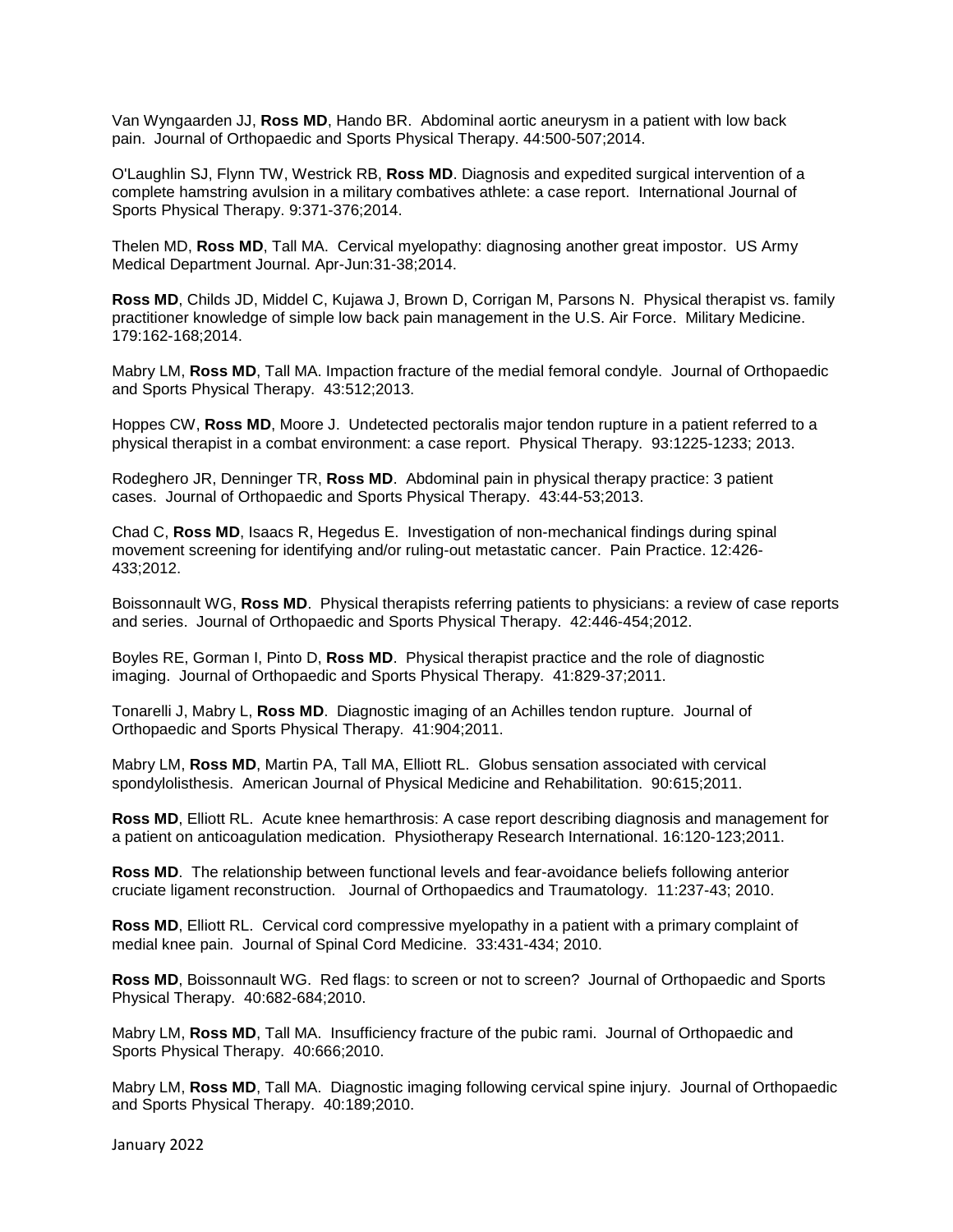Young BA, **Ross MD**. Neck pain and headaches in a patient after a fall. Journal of Orthopaedic and Sports Physical Therapy. 39:418;2009.

Blake CG, **Ross MD**. Femoral neck fracture in a military trainee. Journal of Orthopaedic and Sports Physical Therapy. 38:578;2008.

**Ross MD**, Cheeks JM. Undetected odontoid fracture in an older individual referred to physical therapy for the treatment of neck pain following trauma. Journal of Orthopaedic and Sports Physical Therapy. 38:418-424;2008.

**Ross MD**, Elliott RL. Thoracic spine compression fracture in a patient with back pain. Journal of Orthopaedic and Sports Physical Therapy. 38:214;2008.

Greene KA, **Ross MD**. Slipped capital femoral epiphysis in a patient referred to physical therapy for knee pain. Journal of Orthopaedic and Sports Physical Therapy. 38:26;2008.

**Ross MD**, Cheeks JM. Undetected hangman's fracture in a patient referred to physical therapy for the treatment of neck pain following trauma. Physical Therapy. 88:98-104;2008.

**Ross MD**. Effect of a 15 day pragmatic hamstring stretching program on hamstring flexibility and single hop for distance test performance. Research in Sports Medicine. 15: 271-281;2007.

**Ross MD**. Preventing low back pain with education and the prone press-up exercise. Strength and Conditioning Journal. 29(6):78-80;2007.

**Ross MD**, Bayer E. Cancer as a cause of low back pain in a patient initially seen in a physical therapy setting. Journal of Orthopaedic and Sports Physical Therapy. 35:651-658;2005.

**Ross MD**, Villard D. Disability levels of college-aged men with a history of Osgood-Schlatter disease. Journal of Strength and Conditioning Research. 17:659-663;2003.

**Ross MD**, Irrgang JJ, Denegar CR, McCloy CM, Unangst ET. The relationship between participation restrictions and selected clinical measures following anterior cruciate ligament reconstruction. Knee Surgery, Sports Traumatology and Arthroscopy. 10:10-19;2002.

**Ross M**D. The use of the tissue stress model as a paradigm for developing an examination and management plan for a patient with plantar fasciitis. Journal of the American Podiatric Medical Association. 92:499-506;2002.

**Ross MD**. Physical therapy and changes in disability for patients with low back pain. Military Medicine. 167:662-665;2002.

**Ross MD**, Nordeen MH, Barido M. Test-retest reliability of Patrick's hip range of motion test in healthy college-aged men. Journal of Strength and Conditioning Research. 17:156-161;2002.

**Ross MD**, Langford B, Whelan P. Test-retest reliability of four single leg hop tests. Journal of Strength and Conditioning Research. 16:617-622;2002.

**Ross MD**, Hooten S, Moore D. Lower leg girth and ankle plantar flexor endurance capabilities of young adult males following anterior cruciate ligament reconstruction. Journal of Sport Rehabilitation. 11:128- 138;2002.

**Ross MD**. Gastrocnemius and soleus muscle stretching for athletes with plantar fasciitis. Strength and Conditioning Journal. 24(6):71-72;2002.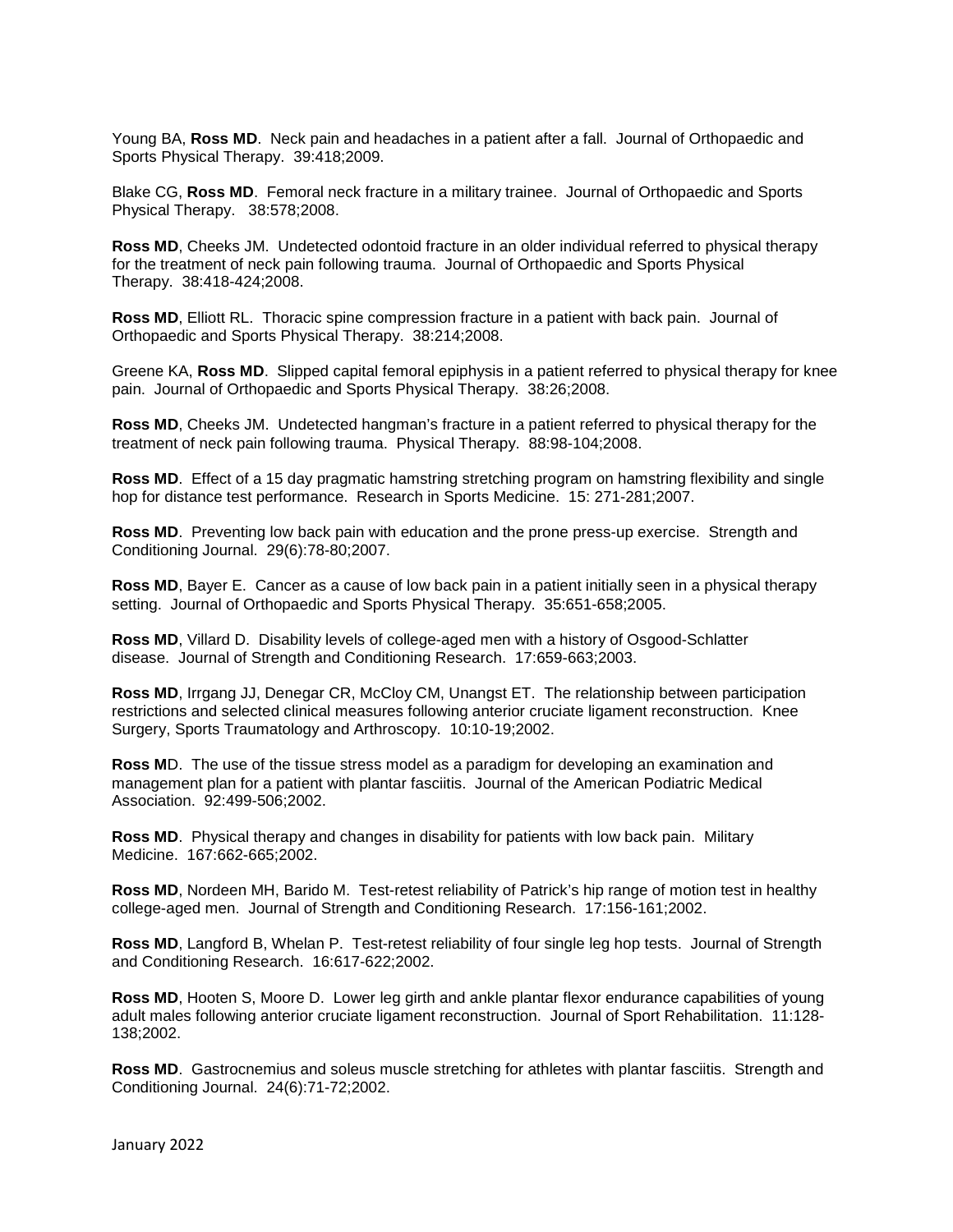**Ross MD.** Using pain patterns. The Physician and Sportsmedicine. 30:46;2002.

**Ross MD**. Addressing calf muscle weakness following anterior cruciate ligament reconstruction. Strength and Conditioning Journal. 24(1):71-72;2002.

**Ross MD**, Denegar CR, Winzenried J. The implementation of open and closed kinetic chain quadriceps strengthening exercises following anterior cruciate ligament reconstruction. Journal of Strength and Conditioning Research. 15:466-473;2001.

**Ross MD**, Denegar CR. Effect of exercise on bone mineral density in postmenopausal women. Strength and Conditioning Journal. 23(4):30-35;2001.

**Ross MD**, Southard T. Modifying quadriceps strengthening exercises in anterior cruciate ligament deficient athletes. Strength and Conditioning Journal. 23(4):58-60;2001.

Maher L, **Ross M**. General well-being, physical health, and psychosocial health of young adult male subjects following knee surgery. Bios - The Journal of the Tri-Beta Biological National Honor Society. 72(1):3-8;2001.

**Ross M**, Fontenot E. Test-retest reliability of the standing heel-rise test. Journal of Sport Rehabilitation. 9(2):117-123;2000.

**Ross M**, Worrell T. A review of the efficacy of electrical stimulation following anterior cruciate ligament reconstruction. Athletic Therapy Today. 5(6):54-60;2000.

**Ross M**. Hamstring injury in a male collegiate sprinter. Athletic Therapy Today. 5(4):42-43;2000.

**Ross M**. The effects of neuromuscular electrical stimulation during closed kinetic chain exercise on lower extremity performance following anterior cruciate ligament reconstruction. Sports Medicine, Training and Rehabilitation (now Research in Sports Medicine). 9(4):239-251;2000.

**Ross M**. Stretching the hip flexor muscles. Strength and Conditioning Journal. 21(3):71-72;1999.

**Ross M**. The treatment of low back pain in a middle-aged recreational athlete. Athletic Therapy Today. 4(2):22-23;1999.

**Ross M**, Paterno G. Reliability of the Apley's range of motion test and dominant and nondominant upper extremity differences. European Journal of Physical Medicine and Rehabilitation. 8(6):166-169; 1999.

**Ross M**. Delayed onset muscle soreness: Work out now, pay later? The Physician and Sportsmedicine. 27(1):107-108;1999.

**Ross M**. Effect of lower extremity position and stretching on hamstring muscle flexibility. Journal of Strength and Conditioning Research. 13(2):124-129;1999.

**Ross M**, Worrell T. Thigh and calf girth following knee injury and surgery. Journal of Orthopaedic and Sports Physical Therapy. 27(1):9-15;1998.

**Ross M**. The use of closed kinetic chain functional tests in determining functional performance levels. Strength and Conditioning. 19(5):66-69;1997.

**Ross M**. The efficacy of manipulation and back school in the treatment of low back pain. Physiotherapy. 83(4):181-183;1997.

**Ross M**. Test-retest reliability of the lateral step-up test in normal healthy adults. Journal of Orthopaedic and Sports Physical Therapy. 25(2):128-132;1997.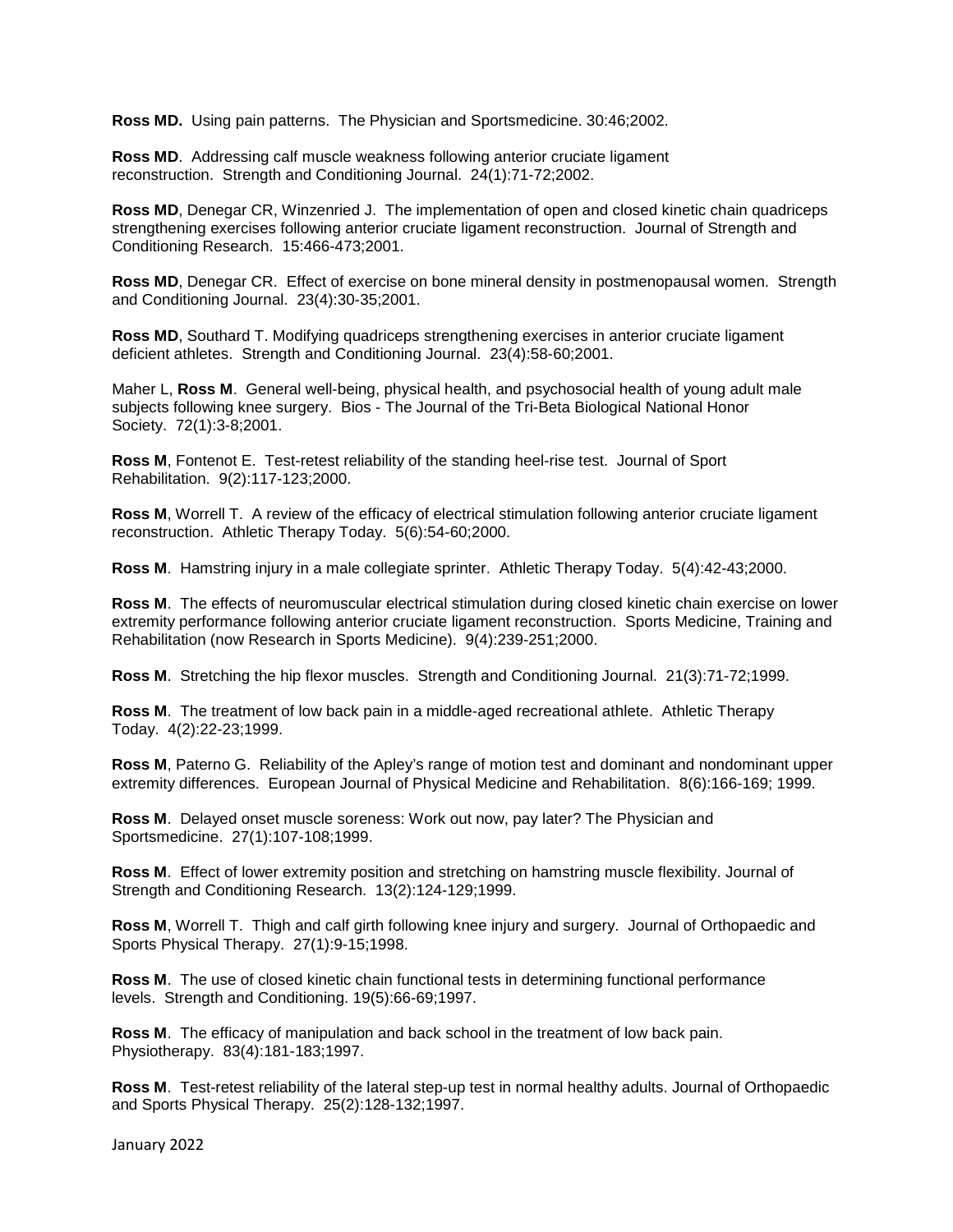**Ross M**. Strengthening the hip abductors. The Physician and Sportsmedicine. 24(1):109;1996.

**Ross M**. Stretching the hamstrings. Strength and Conditioning. 17(6):35-36;1995.

Peer Reviewed Scientific and Professional Presentations:

Prall J, **Ross M** (Prall)

The Effect of Physical Therapy Delivered Ergonomic Interventions on Work-Related Musculoskeletal Disorders.

Platform Presentation at the 24th Annual Applied Ergonomics Conference, Mar 21 (virtual).

**Ross MD**, Hakim RM, Walton L (all)

Optimizing Practice with Prevention and Health, Wellness, and Fitness Programs. Platform Presentation at the American Physical Therapy Association's Combined Section Meeting (virtual), Feb 21.

**Ross MD**, Schenk R (all)

Management of Patients with Complex Spine-Related Pain: Evidence-Based Strategies to Optimize Outcomes.

Platform Presentation at the American Physical Therapy Association's Combined Section Meeting (virtual), Feb 21.

Ward AJ, Ballou KC, Jacob JG, Middione AL, **Ross MD** (Ward) Assessment and Management of Lifestyle Risk Factors in Physical Therapist Practice. Poster presentation for the Combined Sections Meeting of the American Physical Therapy Association, Feb 2021 (virtual).

Yamashiro MM, Kelch KG, **Ross MD** (Yamashiro)

Avascular Necrosis in a 24-Year-Old Male Referred to Physical Therapy for Iliotibial Band Syndrome. Poster presentation for the Combined Sections Meeting of the American Physical Therapy Association, Feb 2021 (virtual).

Higgins TR, May LE, Slusak FT, Wisniewski TM, Ford G, Schenk RJ, **Ross MD** (Slusak) Mechanical Diagnosis and Therapy Instruction in Accredited Physical Therapy Programs in the United States.

Poster presentation for the Combined Sections Meeting of the American Physical Therapy Association, Feb 2021 (virtual).

Petrocy JW, Boggs RG, **Ross MD** (Boggs)

Avascular Necrosis of the Femoral Head Following Surgical Fixation of a Slipped Capital Femoral Epiphysis.

Poster presentation for the Combined Sections Meeting of the American Physical Therapy Association, Feb 2021 (virtual).

Young BA, **Ross MD**, Heick J, Greathouse DG, Green Guerrero H, Boissonnault WG (Young) Medical Screening and Differential Diagnosis Instructional Methods in Physical Therapist Professional Degree Programs.

Poster presentation for the Combined Sections Meeting of the American Physical Therapy Association, Feb 2021 (virtual).

Burley TR, Brody LT, Boissonnault WG, **Ross MD** (Burley)

Musculoskeletal Imaging Competency of Physical Therapists.

Platform presentation for the Combined Sections Meeting of the American Physical Therapy Association, Feb 2021 (virtual).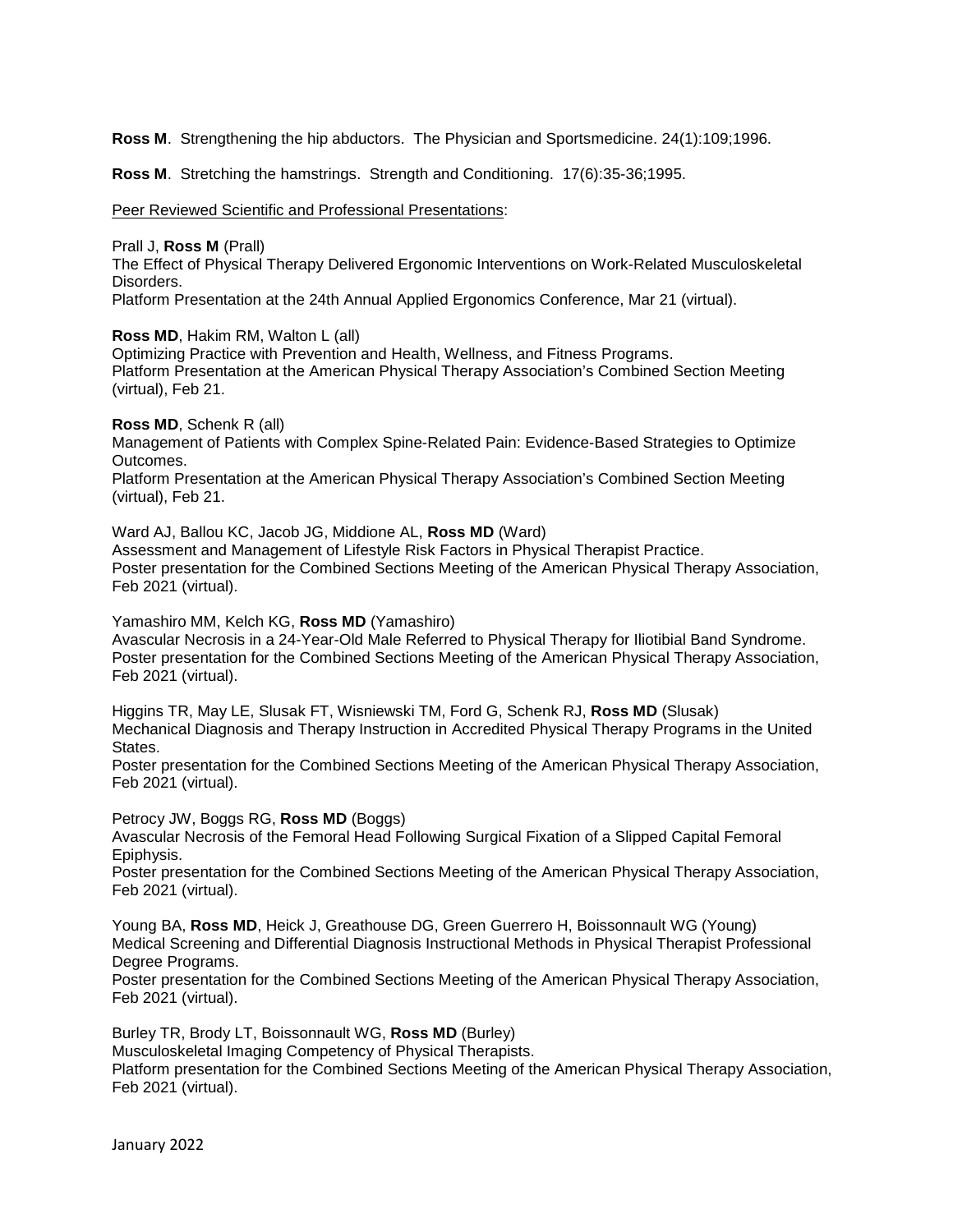Burley TR, McKinnis L, **Ross MD** (Burley)

Radiographic Enhancement Via Digital Image Inversion: Diagnosis of a Spinal Compression Fracture. Poster presentation for the Combined Sections Meeting of the American Physical Therapy Association, Feb 2021 (virtual).

Scardillo JM, Hakim RM, Aitken M, Homola CP, McGivern AE, Oliveira R, **Ross MD** (Scardillo) Self-Reported Communication Confidence of DPT Students Participating in a Student-Run Pro Bono PT Clinic.

Poster presentation for the Combined Sections Meeting of the American Physical Therapy Association, Feb 2021 (virtual).

Hakim RM, Scardillo JM, Aitken M, Homola CP, McGivern AE, Oliveira R, **Ross MD** (Hakim) Test-Retest Reliability of the Patient Communication Confidence Scale with Entry-Level PT Students. Poster presentation for the Combined Sections Meeting of the American Physical Therapy Association, Feb 2021 (virtual).

Mabry LM, Patti TN, **Ross MD**, Bleakley CM, Gisselman ARS (Mabry) Isolated Medial Cuneiform Fractures: A Systematic Search and Qualitative Analysis of Case Studies. Poster presentation for the Combined Sections Meeting of the American Physical Therapy Association, Feb 2021 (virtual).

Ghaly B, Boggs RG, **Ross MD** (Ghaly)

Ulnar Neuropathy at the Wrist Mimicking Carpal Tunnel Syndrome.

Platform presentation for the Combined Sections Meeting of the American Physical Therapy Association, Feb 2021 (virtual).

Goss DL, Severin RS, Davenport TE, Keil A, **Ross MD**, Gisselman ARS, Young BA, Adkins AM, Notestine J, Mabry LM (Mabry)

Are Physical Therapists Routinely Practicing the Requisite Skills to Refer for Diagnostic Imaging: Survey Validation.

Poster presentation for the Combined Sections Meeting of the American Physical Therapy Association, Feb 2021 (virtual).

Burley TR, Brody LT, Boissonnault WG, **Ross MD** (Ross) Musculoskeletal Imaging Competency of Physical Therapists. Poster presentation for the American Academy of Orthopedic Manual Physical Therapists Annual Meeting, Nov 2020 (virtual).

**Ross MD**, Cheskiewiscz BF, Jefferies TD, Sikora KE (Ross) Physical therapist knowledge in diagnostic imaging for the knee. Poster presentation for the American Academy of Orthopedic Manual Physical Therapists Annual Meeting, Nov 2020 (virtual).

Schenk RJ, Lorenzetti J, **Ross MD** (Schenk)

Chronic spinal pain: a proposed physical therapy model for evaluation and management. Poster presentation for the American Academy of Orthopedic Manual Physical Therapists Annual Meeting, Nov 2020 (virtual).

Prall J, **Ross M** (Prall)

The relationship between disability and hop performance in subjects following anterior cruciate ligament reconstruction.

Poster presentation for the Pennsylvania Physical Therapy Association Annual Meeting, Oct 2020 (virtual).

Barker S, Bianconi K, Simson E, Veljovski A, Zhou K, **Ross M** (Barker) Quality of Life Outcomes in Older Individuals with Integumentary Disorders.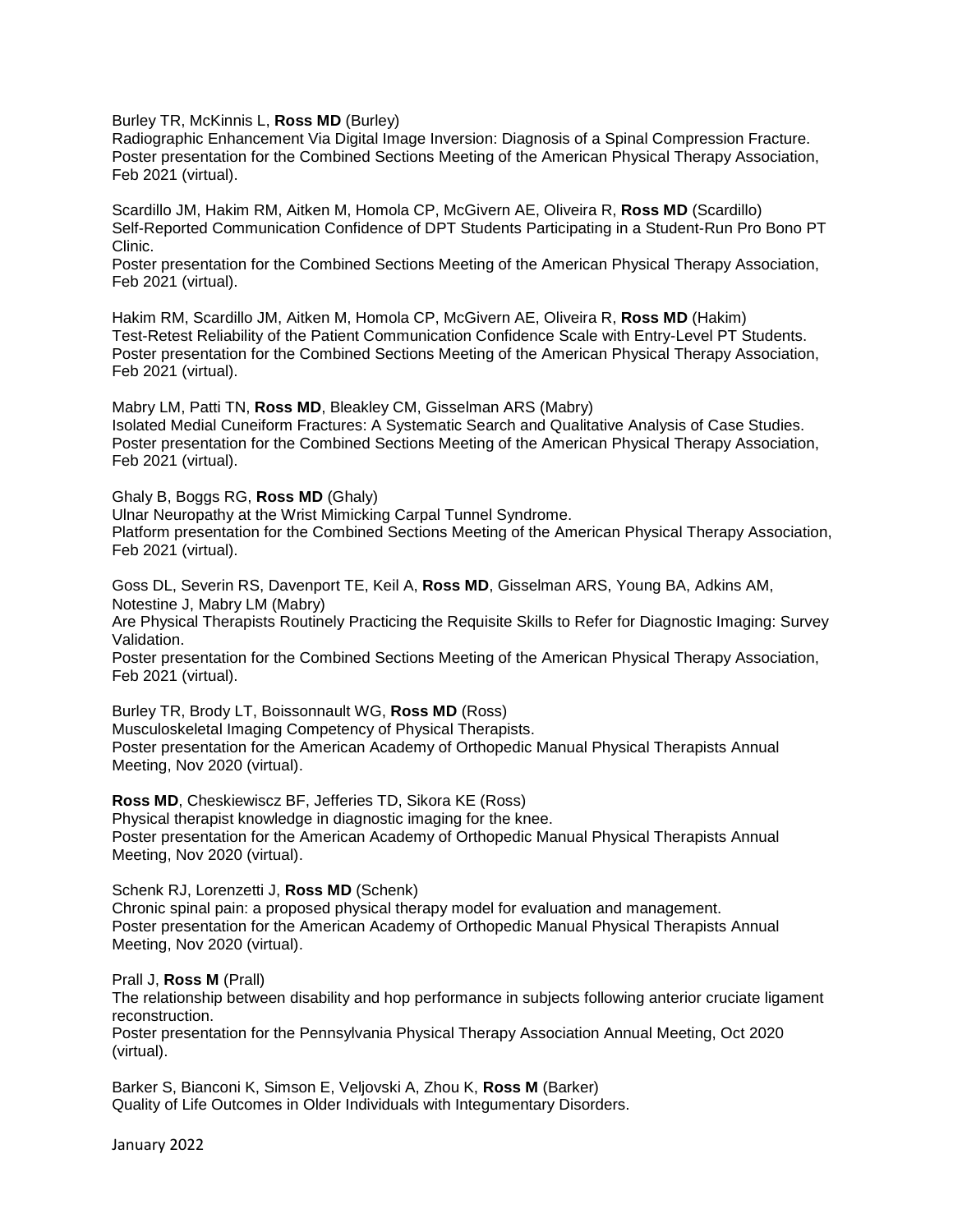Poster presentation for the Annual Meeting for the Network in Aging of Western New York, Inc., Oct 2020 (virtual).

Ward A, Ballou K, Jacob J, **Ross M** (Ward)

Assessment and Management of Lifestyle Risk Factors in Physical Therapist Practice. Poster presentation for the Annual Meeting for the Network in Aging of Western New York, Inc., Oct 2020 (virtual)

Purser T, Goss DL, Severin R, Davenport TE, Keil AP, **Ross MD**, Gisselman AS, Young BA, Adkins A, Notestine JP, Mabry LM (Purser)

Are Physical Therapists Routinely Practicing the Requisite Skills to Refer for Diagnostic Imaging: Survey Validation.

Poster presentation for the APTA North Carolina Annual Conference, Oct 2020 (virtual).

**Ross M**, Zhou K, Perilli A, Van Gorder N, Pace A, Melendez E, Doherty D, Hornung M, Carroll W (Perilli). Cardiovascular disease risk factors: implications for a physical therapist wound care practice. Poster presentation for the Combined Sections Meeting, Denver, CO, Feb 2020.

Schenk RJ, Lorenzetti J, **Ross MD** (Schenk)

Chronic spinal pain: a proposed physical therapy model for evaluation and management. Poster presentation for the Combined Sections Meeting, Denver, CO, Feb 2020.

Hakim RM, Manzo M, Piening C, Segota C, Wilcox W, **Ross MD** (Hakim) Meaningful change for patients with orthopedic disorders in a student-run pro bono physical therapy clinic.

Poster presentation for the Combined Sections Meeting, Denver, CO, Feb 2020.

Agarwal V, Schenk RJ, **Ross MD** (Ross)

Primary care management of patients with pain complaints: influence of mechanical diagnosis and therapy.

Poster presentation for the Combined Sections Meeting, Denver, CO, Feb 2020.

**Ross MD**, Cheskiewiscz BF, Jefferies TD, Sikora KE (Sikora) Physical therapist knowledge in diagnostic imaging for the knee. Poster presentation for the Combined Sections Meeting, Denver, CO, Feb 2020.

**Ross MD**, Zhou K, Bianconi KJ, Simson ER, Veljovski A (Ross) Quality of life outcomes in individuals with integumentary disorders. Poster presentation for the Combined Sections Meeting, Denver, CO, Feb 2020.

Boggs RG, Frappa NM, **Ross MD** (Frappa)

Telehealth and clinical decision making in a patient with a falcine meningioma. Poster presentation for the Combined Sections Meeting, Denver, CO, Feb 2020.

Zhou K, Frankish L, **Ross MD** (Ross)

Healing outcomes and characteristics of wounds of different etiologies in an outpatient physical therapy clinic.

Poster presentation for the Combined Sections Meeting, Denver, CO, Feb 2020.

Hakim RM, **Ross MD**, Segota C, Potter S, Bishop B (Hakim/Ross) Feasibility and acceptance of haptic robotics for orthopedic rehabilitation of the wrist/hand: a case report. Platform presentation for the Combined Sections Meeting, Denver, CO, Feb 2020.

Doherty D, Melendez E, Hornung M, Carroll W, Zhou K, **Ross M** (Doherty) Cardiovascular disease risk factors: implications for a physical therapist wound care practice.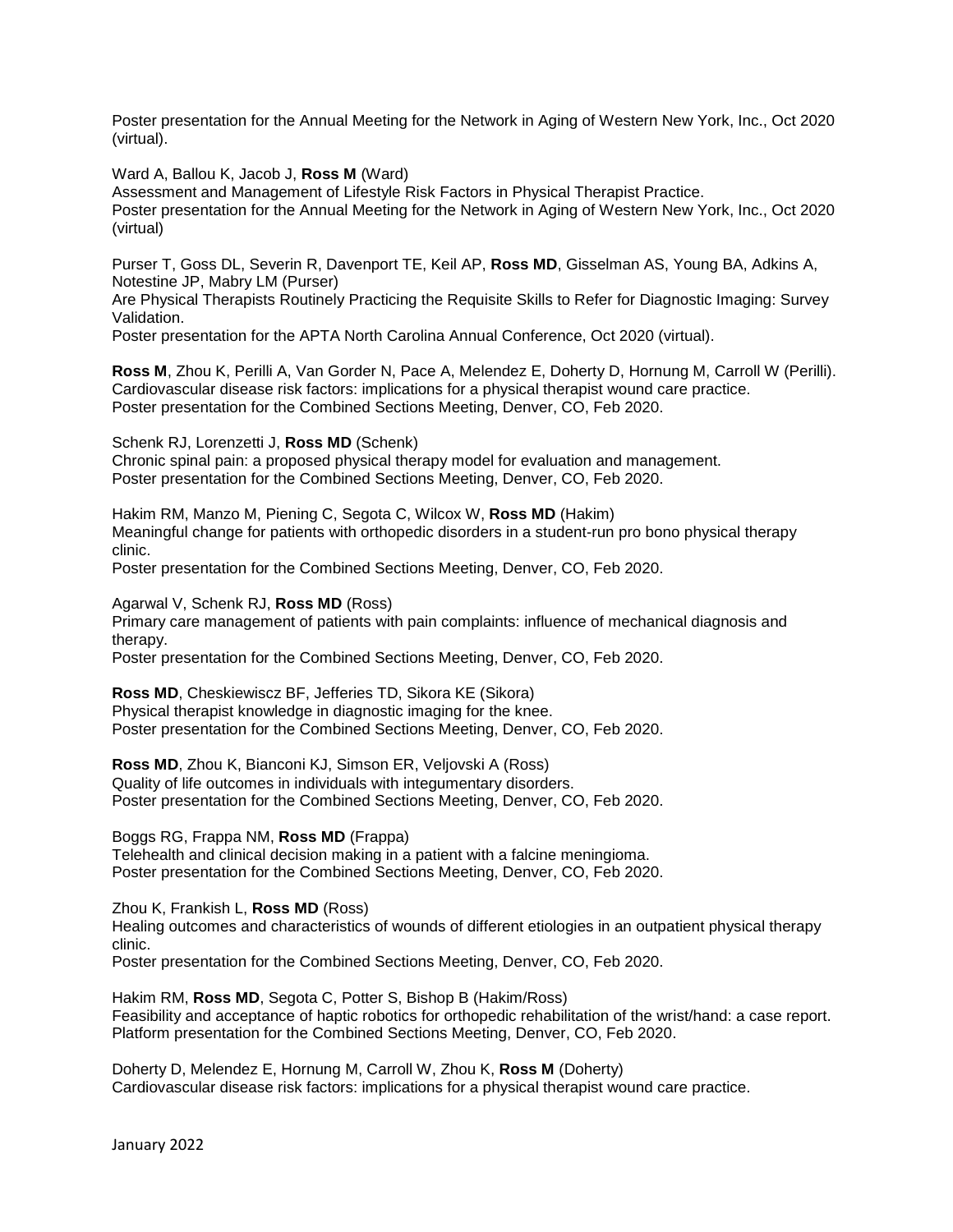Poster presentation for the Annual Meeting for the Network in Aging of Western New York, Inc., Buffalo, NY, Oct 2019.

#### Boggs R, **Ross MD** (Boggs)

Internal carotid artery stenosis in a patient referred to a physical therapist for dizziness. Poster presentation for the Combined Sections Meeting, Washington, DC, Jan 2019.

Burley T, Thein Brody L, Boissonnault W, **Ross MD** (Burley) Development of a musculoskeletal imaging competency examination for physical therapists. Platform presentation for the Combined Sections Meeting, Washington, DC, Jan 2019.

Matthews L, Ford G, Schenk R, **Ross M**, Donnelly J (Matthews) Dry needling curricula in entry-level education programs for physical therapists. Poster presentation for the Combined Sections Meeting, Washington, DC, Jan 2019.

Purrington B, Zuniga C, Farnand B, Pattacciato F, **Ross MD** (Purrington) Survey of physical therapists' knowledge of screening and management practices for patients with prediabetes.

Poster presentation for the Combined Sections Meeting, Washington, DC, Jan 2019.

**Ross MD**, Zhou K, Bianconi K; Simson E, Veljovski A (Bianconi) Physical therapy and quality of life outcomes for individuals with integumentary disorders. Poster presentation for the Combined Sections Meeting, Washington, DC, Jan 2019.

Szydlowski G, O'Neil J, Mrowczynski J, **Ross MD** (Szydlowski) Electroskip™ auditory biofeedback in a patient with Parkinson's disease: a case report. Poster presentation for the Combined Sections Meeting, Washington, DC, Jan 2019.

Burley T, Thein Brody L, Boissonnault W, **Ross MD** (Burley) Development of a musculoskeletal imaging competency examination for physical therapists. Platform presentation for the American Academy of Orthopedic Manual Physical Therapists Annual Meeting, Reno, NV, Nov 2018.

Mabry LM, **Ross MD**, Dardenelle SI (Mabry)

Dangers of upper cervical extension in a patient with congenital partial aplasia of the atlas. Poster presentation for the American Academy of Orthopedic Manual Physical Therapists Annual Meeting, Reno, NV, Nov 2018.

Matthews L, Ford G, Schenk R, **Ross M**, Donnelly J (Matthews) Dry needling curricula in entry-level education programs for physical therapists. Platform presentation for the American Academy of Orthopedic Manual Physical Therapists Annual Meeting, Reno, NV, Nov 2018.

Bayer E, Elliott R, Bang M, **Ross MD** (Bayer)

Atlantoaxial instability in a patient with neck pain and rheumatoid arthritis. Poster presentation at the Combined Sections Meeting, New Orleans, LA, Feb 18.

Cadigan K, Elliott R, Bang M, **Ross MD** (Cadigan)

Acute exertional rhabdomyolysis in a patient referred to a physical therapist for thoracic back pain: a case report.

Poster presentation at the Combined Sections Meeting, New Orleans, LA, Feb 18.

Melendez E, Doherty D, Hornung M, Carroll W, Zhou K, **Ross M** (Doherty). Quality of life in individuals with an integumentary disorder. Poster presentation at the Combined Sections Meeting, New Orleans, LA, Feb 18.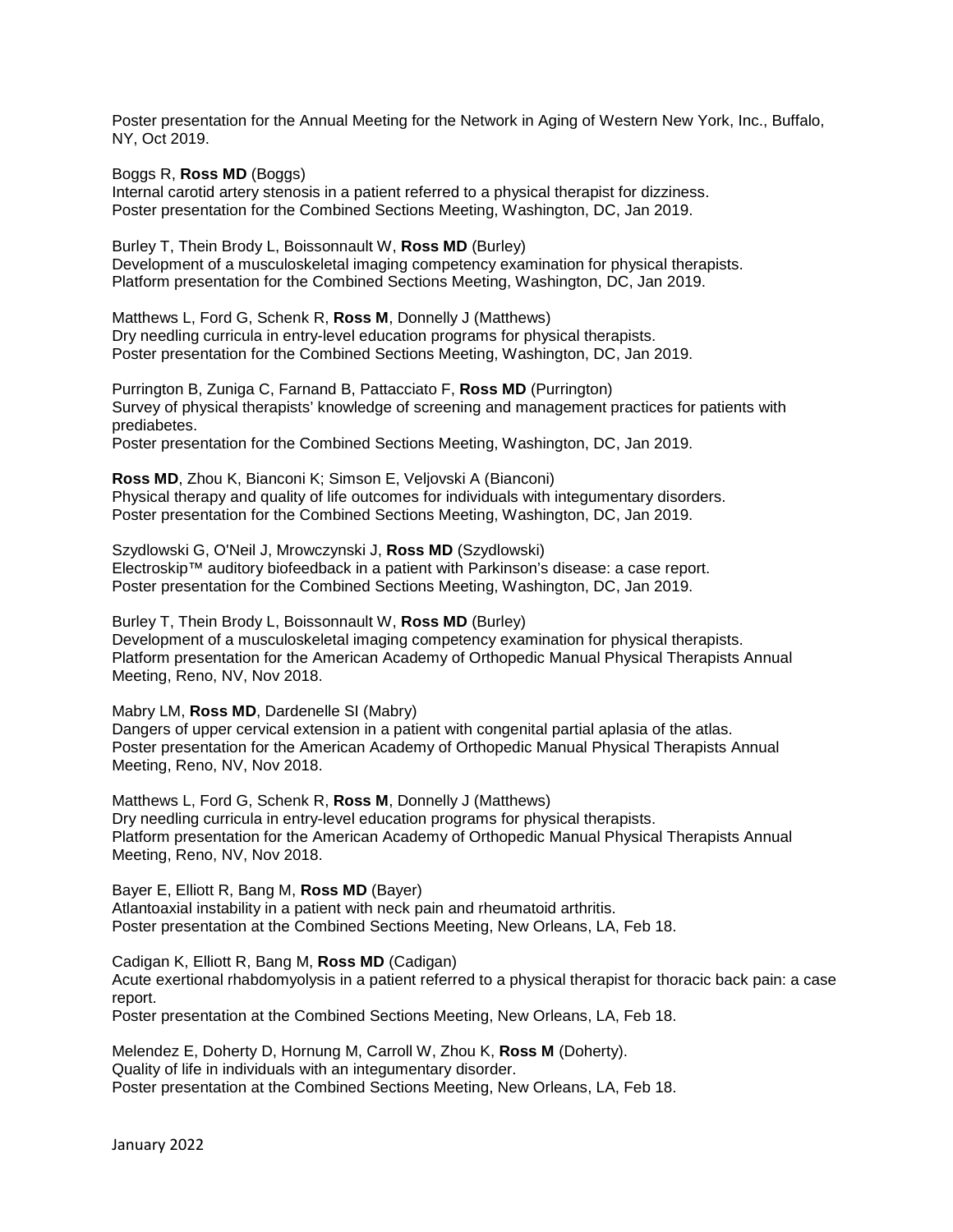Sanko JP, Leininger PM, Wagner BR, **Ross MD** (Sanko)

Effect of a cross-cultural service-learning trip on the clinical cultural competency of physical therapist students.

Poster presentation at the Combined Sections Meeting, New Orleans, LA, Feb 18.

Szydlowski G, Rogers C, Drews K, **Ross MD** (Ross)

Survey on utility of yoga as an alternative therapy for occupational hazards among physical therapists. Poster presentation at the Combined Sections Meeting, New Orleans, LA, Feb 18.

Bicheler H, Guillermo K, Wolfley B, Walsh L, Brown M, **Ross M** (Ross) The utilization of spinal thrust manipulation by physical therapists in New York State. Poster presentation at the Combined Sections Meeting, New Orleans, LA, Feb 18.

Bogulski J, Gonser S, Bush D, Bugner R, Clark L, Farrell L, Swanson K, **Ross M** (Bogulski). The RunSmart training program: effect on oxygen consumption and lower extremity biomechanics during running.

Poster presentation at the 2017 New York State Physical Therapy Association Annual Meeting, Albany, NY, Oct 2017.

Melendez E, Doherty D, Hornung M, Carroll W, Zhou K, **Ross M** (Ross) Screening for cardiovascular disease risk factors in a physical therapist wound care practice. Poster presentation at the 2017 New York State Physical Therapy Association Annual Meeting, Albany, NY, Oct 2017.

Bicheler H, Guillermo K, Wolfley B, Walsh L, Brown M, **Ross M** (Ross) The utilization of spinal thrust manipulation by physical therapists in New York State. Poster presentation at the 2017 New York State Physical Therapy Association Annual Meeting, Albany, NY, Oct 2017.

**Ross MD**, Adams K, Engle K, Enser T, Muehlemann A, Schenk R (Ross) The knowledge of low back pain management between physical therapists and family care physicians. Poster presentation at the Combined Sections Meeting, San Antonio, TX, Feb 17.

Zhou K, Perilli A, Van Gorder N, Pace A, **Ross MD** (Ross) Screening for cardiovascular disease risk factors in a physical therapist wound care practice. Poster presentation at the Combined Sections Meeting, San Antonio, TX, Feb 17.

**Ross MD**, Sanko JP, Wagner BR, Leininger PM (Ross) Assessment of clinical cultural competency of physical therapist students. Poster presentation at the Combined Sections Meeting, San Antonio, TX, Feb 17.

### Bowne K, **Ross MD** (Bowne)

Prolotherapy combined with physical therapy in a recreationally active middle-aged man with chondromalacia patella. Poster presentation at the Combined Sections Meeting, San Antonio, TX, Feb 17.

Bruno A, Durney ME, Mastrosante C, Thompson CE, Wagner B, **Ross MD** (Wagner) The effects of complementary therapy on quality of life and well-being in persons with a diagnosis of breast cancer Poster presentation for the 2015 Pennsylvania Physical Therapy Association Annual Meeting, Seven Springs, PA October 2015

**Ross M**, Cheeks J, Sanko J (Ross)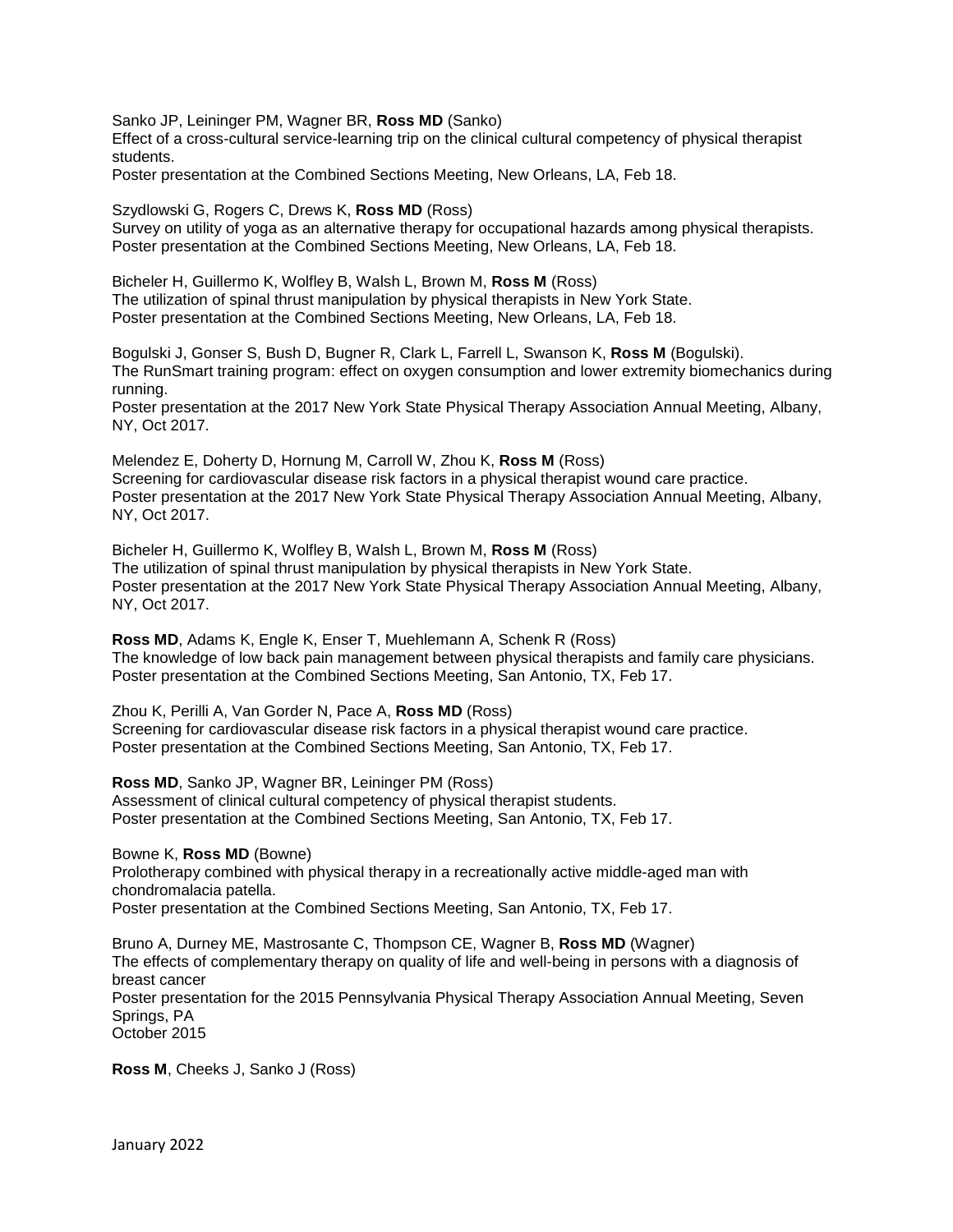Identification of a progressively worsening cardiac condition in a patient seen by a home health physical therapist: a case report. Presented as a poster presentation at the Combined Sections Meeting, Indianapolis IN February 2015

Bencivengo AM, Greene NM, Hakim RM, **Ross MD** (Greene) The outcomes associated with an aquatic based exercise program in a woman who was morbidly obese. Presented as a poster presentation at the Combined Sections Meeting, Indianapolis IN February 2015

**Ross M**, Hakim R, Hutchings BL, Runco W, Kane M (Ross/Hakim) The impact of a community-based aquatic exercise program on physical performance in communitydwelling adults with mild to moderate intellectual disability. Presented as a platform presentation at the Combined Sections Meeting, Indianapolis IN February 2015

Donato A, Grande K, Greene N, Mooney B, **Ross M** (Greene) Effects of exercise on physical, psychosocial, and cardiovascular functioning in individuals with mild to moderate intellectual disabilities. Presented as a poster presentation at the Combined Sections Meeting, Indianapolis IN February 2015

Bruno A, Durney ME, Mastrosante C, Thompson CE, **Ross MD**, Wagner B (Bruno) The effects of complementary therapy on quality of life and well-being in persons with a diagnosis of breast cancer Presented as a poster presentation at the Combined Sections Meeting, Indianapolis IN February 2015

Zumbo RM, Corley PT, Giwa A, Graham TJ, **Ross MD** (Zumbo) Direct access physical therapy referral to physicians: a review of case studies and case series Presented as a poster presentation at the Combined Sections Meeting, Indianapolis IN February 2015

Dibenedetto K, Russo A, Saadat A, **Ross M**, Miller D (Dibenedetto) Effectiveness of SWASH orthosis in combination with botulinum toxin type A on gross motor function and prevention of hip displacement in children with cerebral palsy Presented as a poster presentation at the Combined Sections Meeting, Indianapolis IN February 2015

Taylor Johns S, Henry J, Peredo D, Rudiman J, Miller D, **Ross M** (Taylor Johns) Effects of yoga on typically developing children and teenagers: a systematic review Presented as a poster presentation at the Combined Sections Meeting, Indianapolis IN February 2015

Marsala A, Saverino M, Greene N, Durney M, **Ross M**, Leininger P (Saverino) Outcomes following physical therapist intervention for a 65-year-old woman with herpes zoster: a case study. Presented as a poster presentation at the Combined Sections Meeting, Indianapolis IN February 2015

Bowne K, **Ross M** (Bowne) Prolotherapy combined with physical therapy in a recreationally active middle-aged man with chondromalacia patella. Poster presentation for the Regenerative Rehabilitation Conference, San Francisco, CA

April 14

Van Wyngaarden JJ, **Ross MD**, Hando BR (Ross)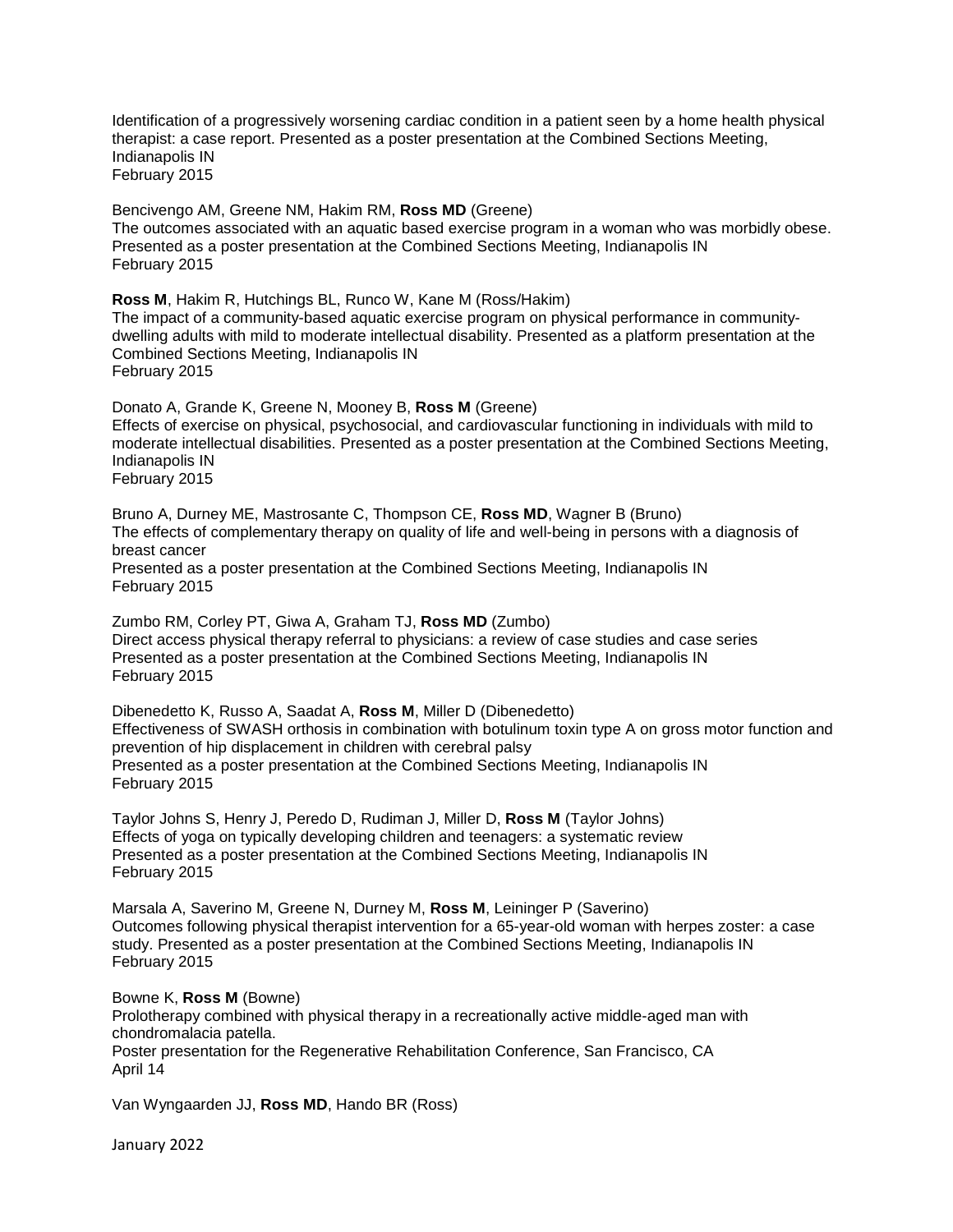Abdominal aortic aneurysm in a patient referred to a physical therapist for low back pain: a case report. Poster presentation for the Combined Sections Meeting, Las Vegas, NV February 2014

Corrado K, Fischer C, McGraw M, Ryffel K, **Ross M**, Boissonnault W (Ryffel) Vascular complications associated with cervical spine thrust joint manipulation: a review of case reports. Poster presentation for the Combined Sections Meeting, Las Vegas, NV February 2014

Cavanaugh D, Corasaniti C, Hoffman C, **Ross M**, Wagner B (Hoffman) Correlates of cancer-related fatigue in women who have been treated for breast cancer: a systematic review

Poster presentation for the Combined Sections Meeting, Las Vegas, NV February 2014

Glennon C, Tripp K, Von Bargen K, **Ross M**, Hakim R (Glennon) Effectiveness of aquatic physical therapy in improving balance in patients with neurological disorders: a systematic review Poster presentation for the Combined Sections Meeting, Las Vegas, NV February 2014

Frick J, Lampman M, Martonik M, Prall J, **Ross M** (Ross)

Systematic review of physical therapist interventions for patients with low back pain and associated lumbar radiculopathy

Presented as a poster presentation at the Combined Sections Meeting in Las Vegas, NV February 2015

Van Wyngaarden JJ, **Ross MD**, Hando BR (Ross)

Abdominal aortic aneurysm in a patient referred to a physical therapist for low back pain: a case report Platform presentation for the 2013 Pennsylvania Physical Therapy Association Annual Meeting, Seven Springs, PA

October 2013

**Ross MD**, Childs JD, Middel C, Kujawa J, Brown D, Corrigan M, Parsons N (Ross) Physical therapist vs. family practitioner knowledge of simple low back pain management in the U.S. Air Force Platform presentation for the 2013 Pennsylvania Physical Therapy Association Annual Meeting, Seven Springs, PA October 2013

Van Wyngaarden JJ, **Ross MD**, Hando BR (Ross) Abdominal aortic aneurysm in a patient referred to a physical therapist for low back pain: a case report. Poster presentation for the American Academy of Orthopedic Manual Physical Therapists Annual Meeting, Cincinnati, OH October 2013

Rodeghero JR, Denninger TR, **Ross MD** (Ross) Abdominal pain in physical therapy practice: 3 patient cases. Poster presentation for Physical Therapy 2013: The Annual Conference and Exposition of the American Physical Therapy Association, Salt Lake City, UT June 2013

**Ross MD**, Childs JD, Middel C, Kujawa J, Brown D, Corrigan M, Parsons N (Ross) Physical therapist vs. family practitioner knowledge of simple low back pain management in the U.S. Air Force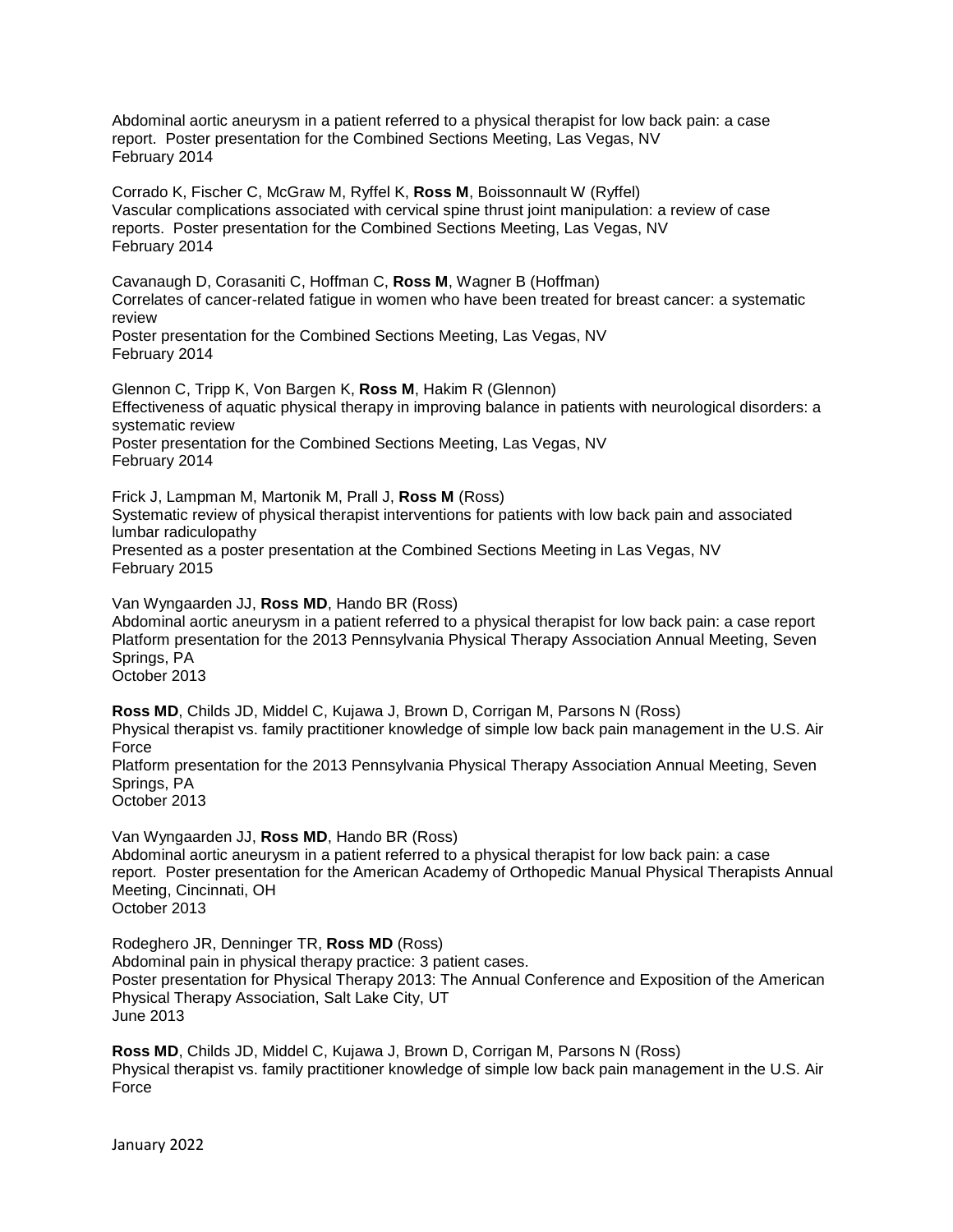Poster presentation for the 2013 Northeastern/Central Pennsylvania Interprofessional Education Coalition Meeting, Scranton, PA May 2013

#### **Ross MD**

Assessment of outcomes of care and clinical decision-making in physical therapist practice. Northeastern Pennsylvania Research-in-Progress Faculty Colloquium, Wilkes-Barre, PA April 2013

**Ross MD**, Hoppes CW, Fillmore B, Greenlee M, Hill S, Shea B, Childs JD, Hando B (Ross) Screening for cardiovascular disease risk factors in physical therapist practice Platform presentation for the 2013 Combined Sections Meeting, San Diego, CA January 2013

Koppenhaver SL, Walker MJ, Su J, McGowen J, Weigel L, Harris KD, **Ross MD** (McGowen) Effect of trigger point dry needling on lumbar multifidus muscle function in patients with low back pain. Platform presentation for the 2013 Combined Sections Meeting, San Diego, CA January 2013

Koppenhaver SL, Walker MJ, Smith RW, Booker JM, Walkup ID, Su J, **Ross MD**, Flynn TW (Koppenhaver)

Baseline examination factors associated with clinical improvement after trigger point dry needling in patients with low back pain

Poster presentation for the 2013 Combined Sections Meeting, San Diego, CA Jan 2013

Koppenhaver SL, Walker MJ, Rettig CP, Davis JD, Nelson CJ, Su J, Harris KD, **Ross MD** (Koppenhaver) Association between a local twitch response during dry needling, clinical improvement, and changes in lumbar multifidus muscle function in patients with low back pain Platform presentation for the 2013 Combined Sections Meeting, San Diego, CA January 2013

**Ross MD**, Hoppes CW, Fillmore B, Greenlee M, Hill S, Shea B, Childs JD, Hando B (Ross) Screening for cardiovascular disease risk factors in physical therapist practice Platform presentation for the 2012 Pennsylvania Physical Therapy Association Annual Meeting Lancaster, PA October 2012

**Ross MD**, Hoppes CW, Fillmore B, Greenlee M, Hill S, Shea B, Childs JD, Hando B (Hoppes) Screening for cardiovascular disease risk factors in physical therapist practice Poster presentation for the 2012 Texas Physical Therapy Association Annual Meeting, San Antonio, TX October 2012

Koppenhaver SL, Walker MJ, Su J, McGowen J, Weigel L, Harris KD, **Ross MD** (Koppenhaver) Effect of trigger point dry needling on lumbar multifidus muscle function in patients with low back pain. Poster presentation for the 2012 Texas Physical Therapy Association Annual Meeting, San Antonio, TX October 2012

Koppenhaver SL, Walker MJ, Rettig CP, Davis JD, Nelson CJ, Su J, Harris KD, **Ross MD** (Koppenhaver) Association between a local twitch response during dry needling, clinical improvement, and changes in lumbar multifidus muscle function in patients with low back pain Poster presentation for the 2012 Texas Physical Therapy Association Annual Meeting, San Antonio, TX October 2012

**Ross MD**, Childs JD, Middel C, Kujawa J, Brown D, Corrigan M, Parsons N (Parsons) Physical therapist and physician knowledge of low back pain management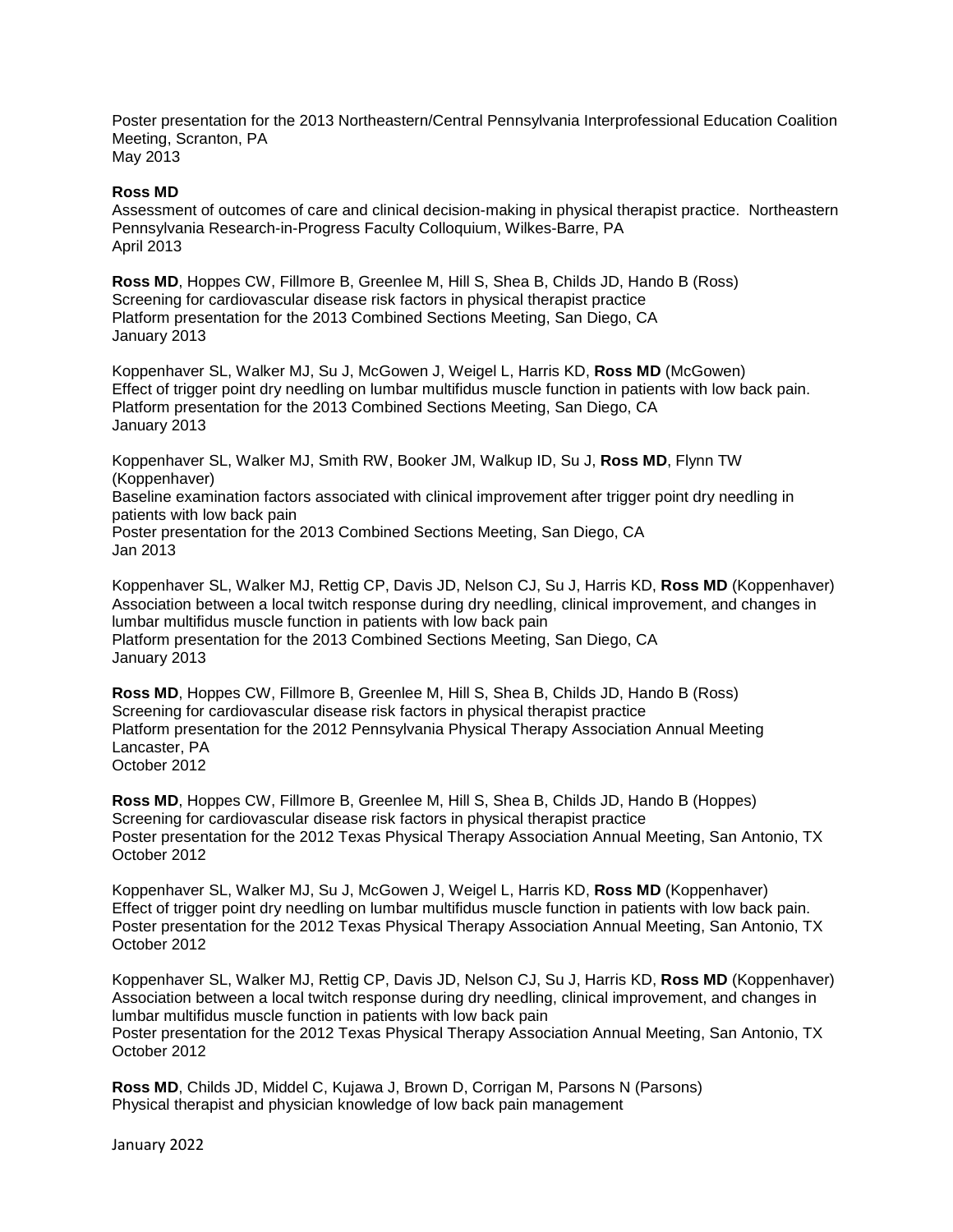Poster presentation for the 2012 Combined Sections Meeting, Chicago, IL February 2012

**Ross MD**, Cook C, Isaacs R, Hegedus E (Ross) Investigation of non-mechanical findings during spinal movement screening for identifying and/or rulingout metastatic cancer Platform presentation for the 2012 Combined Sections Meeting, Chicago, IL February 2012

**Ross MD**, Childs JD, Middel C, Kujawa J, Brown D, Corrigan M, Parsons N (Ross) Physical therapist and physician knowledge of low back pain management Platform presentation for the Annual Meeting of the Association of Military Surgeons of the United States Meeting, San Antonio, TX November 2011

Boissonnault WG, **Ross MD** (Ross)

Clinical factors leading to physical therapists referring patients to physicians: a systematic review paper Platform presentation for the Annual Meeting of the Association of Military Surgeons of the United States Meeting, San Antonio, TX November 2011

**Ross MD**, Childs JD, Middel C, Kujawa J, Brown D, Corrigan M, Parsons N (Middel) Physical therapist and physician knowledge of low back pain management Platform presentation for the American Academy of Orthopedic Manual Physical Therapists Annual Meeting, Anaheim, CA October 2011

Cook C, **Ross MD**, Isaacs R, Hegedus E (Cook)

Investigation of non-mechanical findings during spinal movement screening for identifying and/or rulingout metastatic cancer Platform presentation for the American Academy of Orthopedic Manual Physical Therapists Annual Meeting, Anaheim, CA October 2011

### **Ross MD**, Burley TR, Elliott RL (Elliott)

Retropharyngeal and cervical epidural abscess: A case report describing presentation, differential diagnosis and outcome in an elderly man Poster presentation for the American Academy of Orthopedic Manual Physical Therapists Annual Meeting, Anaheim, CA October 2011

Mabry LM, **Ross MD**, Martin PA, Tall MA, Elliott RL (Mabry) Globus sensation: an unusual presentation associated with cervical spondylolisthesis Poster presentation for the American Academy of Orthopedic Manual Physical Therapists Annual Meeting, Anaheim, CA October 2011

**Ross MD**, Childs JD, Middel C, Kujawa J, Brown D, Corrigan M, Parsons N (Brown) Physical therapist and physician knowledge of low back pain management Poster presentation for the 2<sup>nd</sup> Annual Baylor University Graduate School Research Day, San Antonio, TX September 2011

Boissonnault WG, **Ross MD** (Boissonnault)

Clinical factors leading to physical therapists referring patients to physicians: a systematic review paper. Platform presentation for the World Confederation for Physical Therapy, Amsterdam, Holland June 2011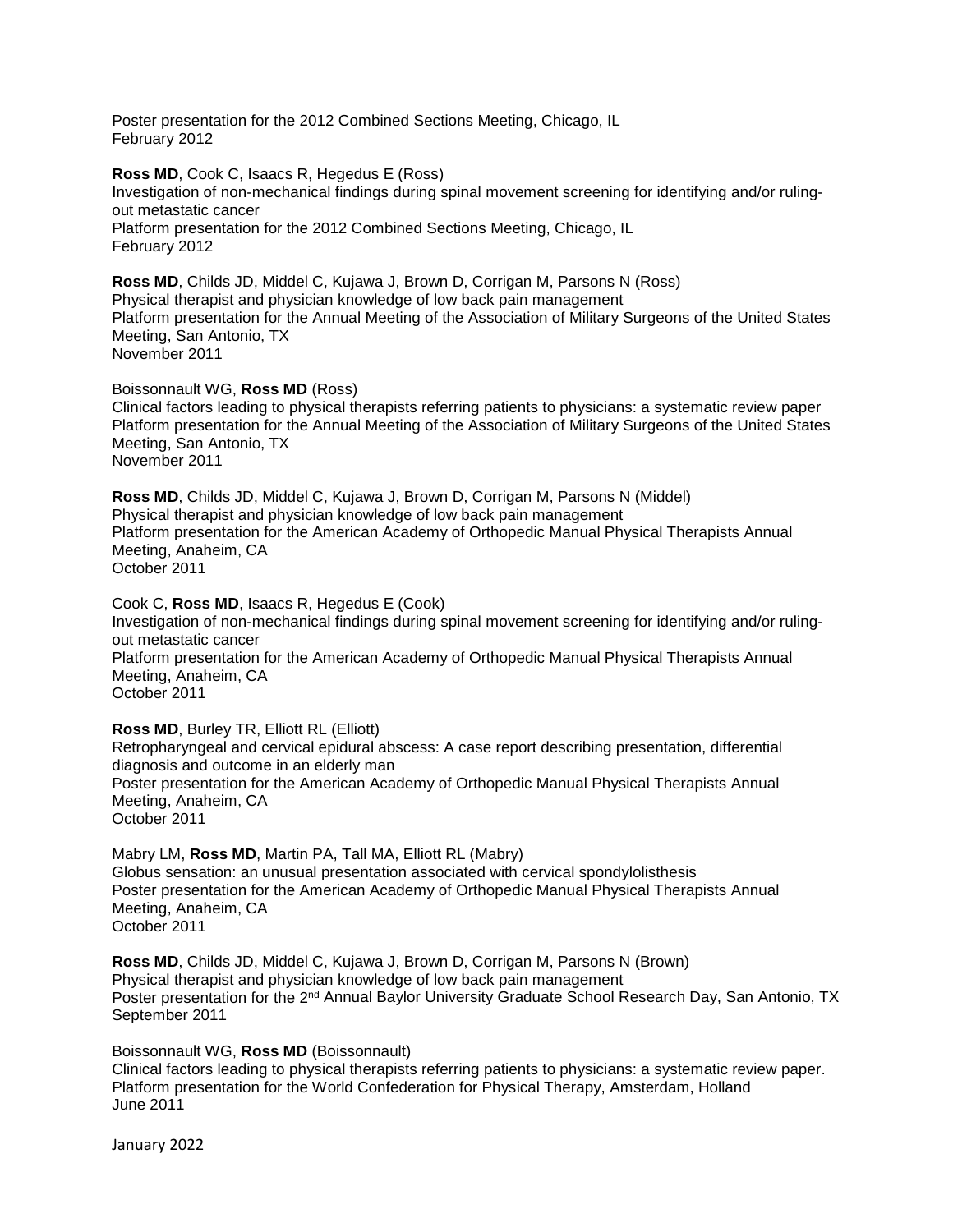### Burley TR, Elliott RL, **Ross MD** (Ross)

Retropharyngeal and cervical epidural abscess: A case report describing presentation, differential diagnosis and outcome in an elderly man Poster presentation for Physical Therapy 2011: The Annual Conference and Exposition of the American Physical Therapy Association, National Harbor, MD June 2011

### **Ross M,** Mabry L, Tonarelli J (Ross)

Cancer as a cause of low back pain in an individual referred to physical therapy Poster presentation for the 2011 Combined Sections Meeting, New Orleans, LA February 2011

### Boissonnault WG, **Ross MD** (Boissonnault)

Clinical factors leading to physical therapists referring patients to physicians: a systematic review paper Platform presentation for the 2011 Combined Sections Meeting, New Orleans, LA February 2011

### Mabry L, **Ross M**, Tonarelli J (Mabry)

Cancer as a cause of low back pain in an individual referred to physical therapy Poster presentation at the American Academy of Orthopedic Manual Physical Therapists Annual Meeting, San Antonio, TX October 2010

## Boissonnault WG, **Ross MD** (Boissonnault)

Clinical factors leading to physical therapists referring patients to physicians: a systematic review paper Platform presentation for the American Academy of Orthopedic Manual Physical Therapists Annual Meeting, San Antonio, TX

October 2010

## Boissonnault WG, **Ross MD** (Ross)

Clinical factors leading to physical therapists referring patients to physicians: a systematic review paper Poster presentation at the California Physical Therapy Association Annual Meeting, Oakland, CA October 2010

### **Ross MD**, Lyons CL, Elliott RL (Ross)

Clinical decision making associated with atlantoaxial instability in a patient diagnosed with ankylosing spondylitis

Poster presentation at the California Physical Therapy Association Annual Meeting, Oakland, CA October 10

## Cotton R, Hoover D, Killian C, **Ross M** (Cotton)

The prediction of functional outcomes in patients with non-surgical shoulder pathology Poster presentation at the Indiana Physical Therapy Association Annual Meeting, Indianapolis, IN September 2010

### **Ross MD**, Lyons CL, Elliott RL (Ross)

Clinical decision making associated with atlantoaxial instability in a patient diagnosed with ankylosing spondylitis

Platform presentation at the American Physical Therapy Association's Combined Section Meeting, San Diego, CA

February 2010

### Elliott RL, Greene KA, **Ross MD** (Elliott)

Acute knee hemarthrosis: A case report describing differential diagnosis and management for a patient on anticoagulation medication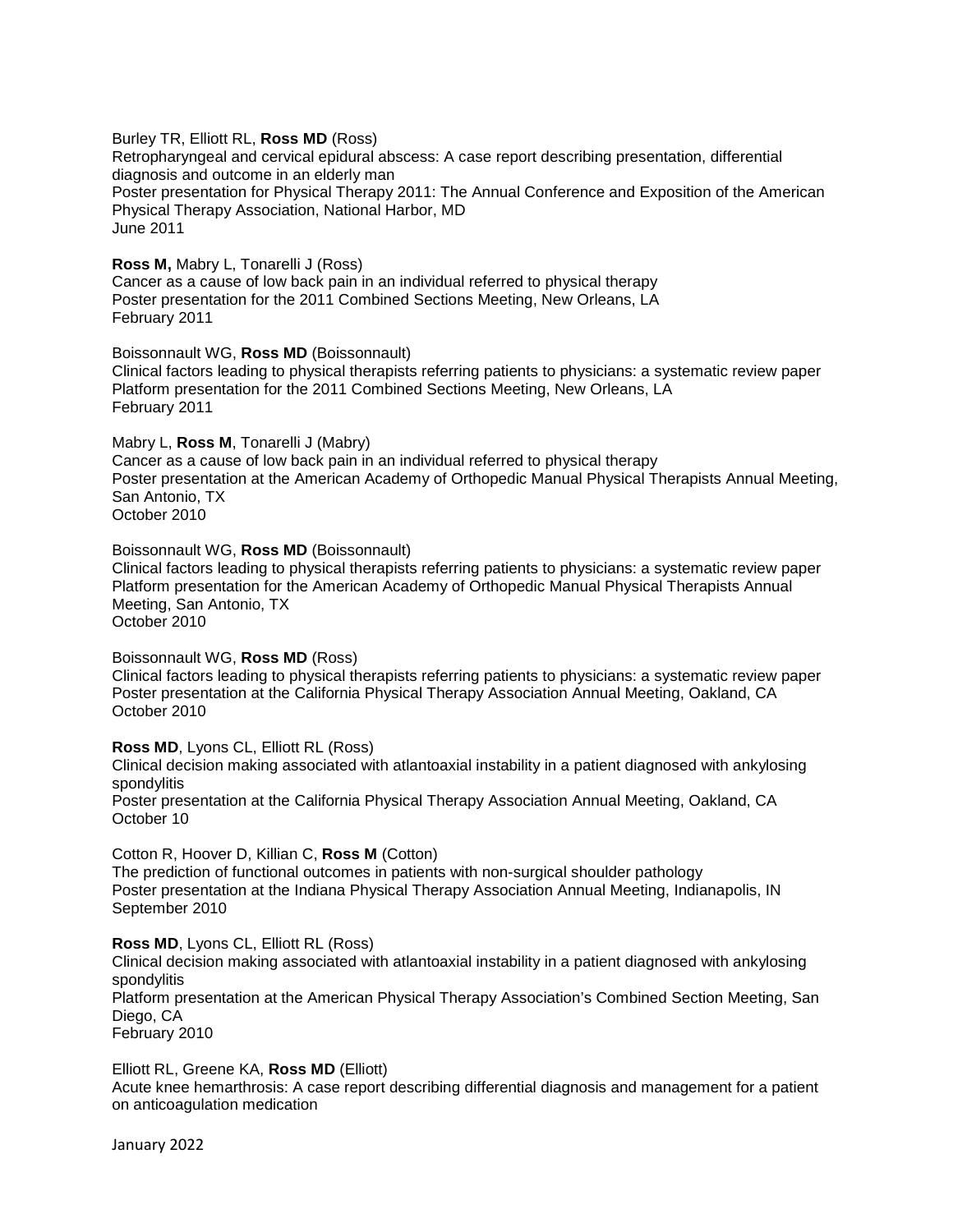Poster presentation at the American Physical Therapy Association's Combined Section Meeting, San Diego, CA February 2010

### **Ross MD**, Lyons CL, Elliott RL (Ross)

Clinical decision making associated with atlantoaxial instability in a patient diagnosed with ankylosing spondylitis Poster presentation for the 2009 American Academy of Orthopedic Manual Physical Therapists Annual Meeting, Washington, DC

October 2009

### **Ross MD**, Cheeks JM, Elliott RL (Elliott)

Undetected odontoid fracture in an older individual referred to physical therapy for the treatment of neck pain following trauma Accepted for poster presentation at the 2008 American Academy of Orthopedic Manual Physical Therapists Annual Meeting, Seattle, WA October 2008

Cotton R, Hoover D, Killian C, **Ross M** (Ross) The prediction of functional outcomes in patients with shoulder pathology 2008 California Physical Therapy Association Annual Meeting, Oakland, CA September 2008

### **Ross MD**, Cheeks JM (Ross)

Undetected odontoid fracture in an older individual referred to physical therapy for the treatment of neck pain following trauma 2008 California Physical Therapy Association Annual Meeting, Oakland, CA September 2008

### **Ross M**

Effect of a 15 day pragmatic hamstring stretching program on hamstring flexibility and single hop for distance test performance American Physical Therapy Association's Combined Section Meeting, Nashville, TN February 2008

### Greene K, **Ross M**, Elliott R (Ross)

A case report describing a patient referred to physical therapy for patellofemoral pain who had an underlying slipped capital femoral epiphysis American Physical Therapy Association's Combined Section Meeting, Nashville, TN Feb 2008

## Cotton R, Hoover D, Killian C, **Ross M** (Cotton)

The prediction of functional outcomes in patients with non-surgical shoulder pathology American Physical Therapy Association's Combined Section Meeting, Nashville, TN February 2008

### **Ross MD**

A case report describing a patient referred to physical therapy for the treatment of neck pain following trauma who had an underlying cervical spine fracture Physical Therapy 2007: The Annual Conference and Exposition of the American Physical Therapy Association, Denver CO June 07

### Lyons CL, **Ross MD** (Lyons)

Neuromuscular electrical stimulation as an adjunct to traditional lumbar stabilization exercises for patients with lumbar segmental instability: a case series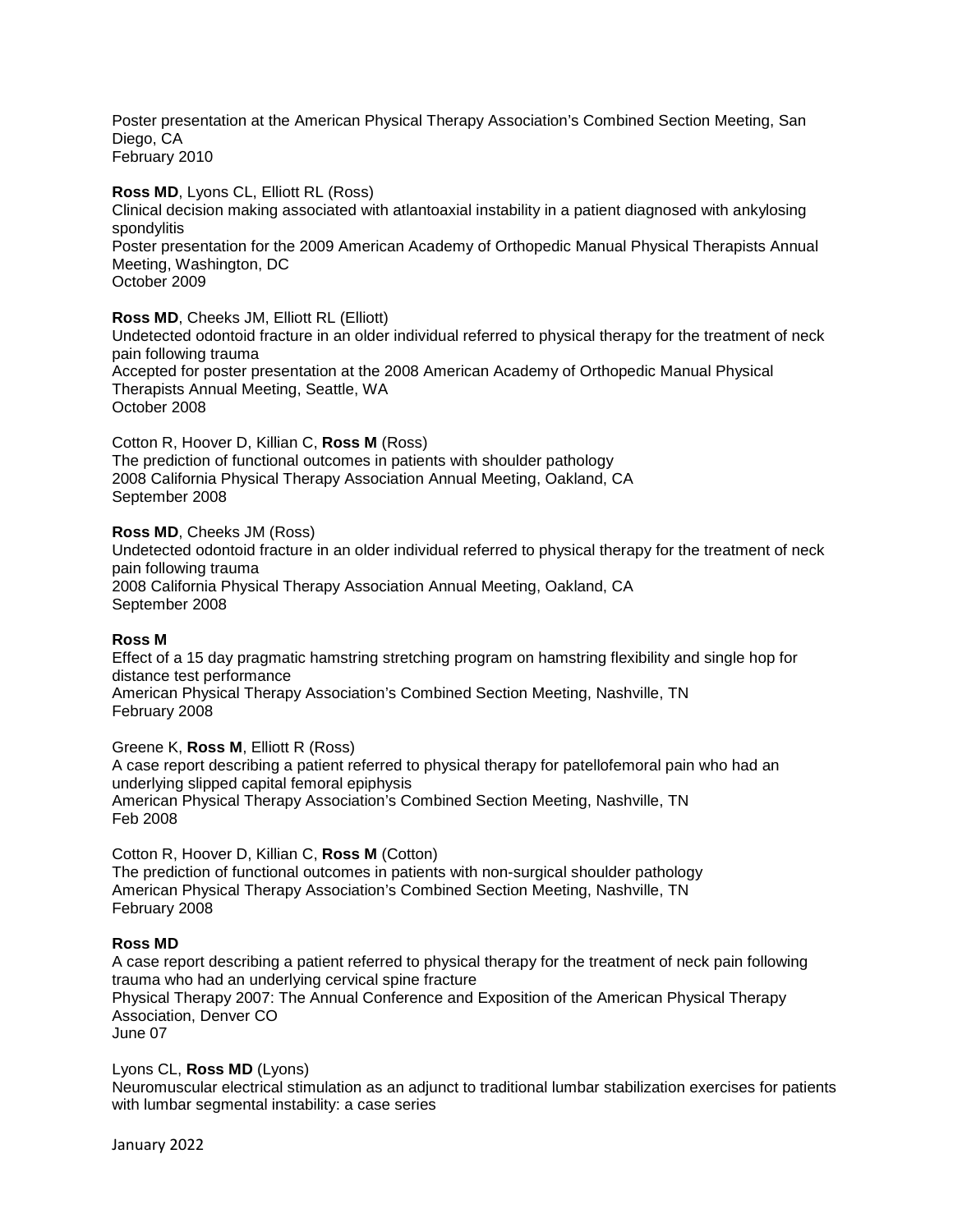American Physical Therapy Association's Combined Section Meeting, Boston, MA February 2007

## **Ross MD**

Diagnosis and treatment of a thoracic vertebral compression fracture in a patient with underlying osteoporosis 2006 California Physical Therapy Association Annual Meeting, San Jose, CA October 2006

## Burley TR, **Ross MD**, Bang MD (Burley)

Retropharyngeal and cervical epidural abscess: A case report describing presentation, differential diagnosis and outcome in an elderly man 2006 California Physical Therapy Association Annual Meeting, San Jose, CA October 2006

Greene KA, **Ross MD**, Elliott RL, Bang MD (Greene) Progressive cervical myelopathy: A case report describing presentation, differential diagnosis and management for a patient in an inpatient setting 2006 California Physical Therapy Association Annual Meeting, San Jose, CA October 2006

**Ross MD**, Elliott RL, Greene KA, Bang MD, Gabbard J (Ross)

Acute knee hemarthrosis: A case report describing differential diagnosis and management for a patient on anticoagulation medication 2006 California Physical Therapy Association Annual Meeting, San Jose, CA October 2006

## **Ross MD**, Bayer E (Ross)

Cancer as a cause of low back and hip pain in a patient initially seen in a physical therapy setting American Physical Therapy Association's Combined Section Meeting, San Diego, CA February 2006

# **Ross MD**

Diagnosis and treatment of a thoracic vertebral compression fracture in a patient with underlying osteoporosis

American Physical Therapy Association's Combined Section Meeting, San Diego, CA February 2006

**Ross MD.** Irrgang JJ, Denegar CR, McCloy CM, Powell ET (Ross) The relationship between participation restrictions and fear-avoidance beliefs following ACL reconstruction Physical Therapy 2004: The Annual Conference and Exposition of the American Physical Therapy Association Chicago, IL June 2004

Elliott RL, **Ross MD**, Greene KA, Bang MD (Elliott)

Progressive cervical myelopathy: Three case reports describing differential diagnosis and management Physical Therapy 2004: The Annual Conference and Exposition of the American Physical Therapy Association Chicago, IL

June 2004

### Elliott RL, **Ross MD**, Bang MD (Elliott)

Progressive cervical myelopathy: A case report describing clinical history, differential diagnosis, and management

2003 American Academy of Orthopedic Manual Physical Therapists Annual Meeting, Reno, NV October 03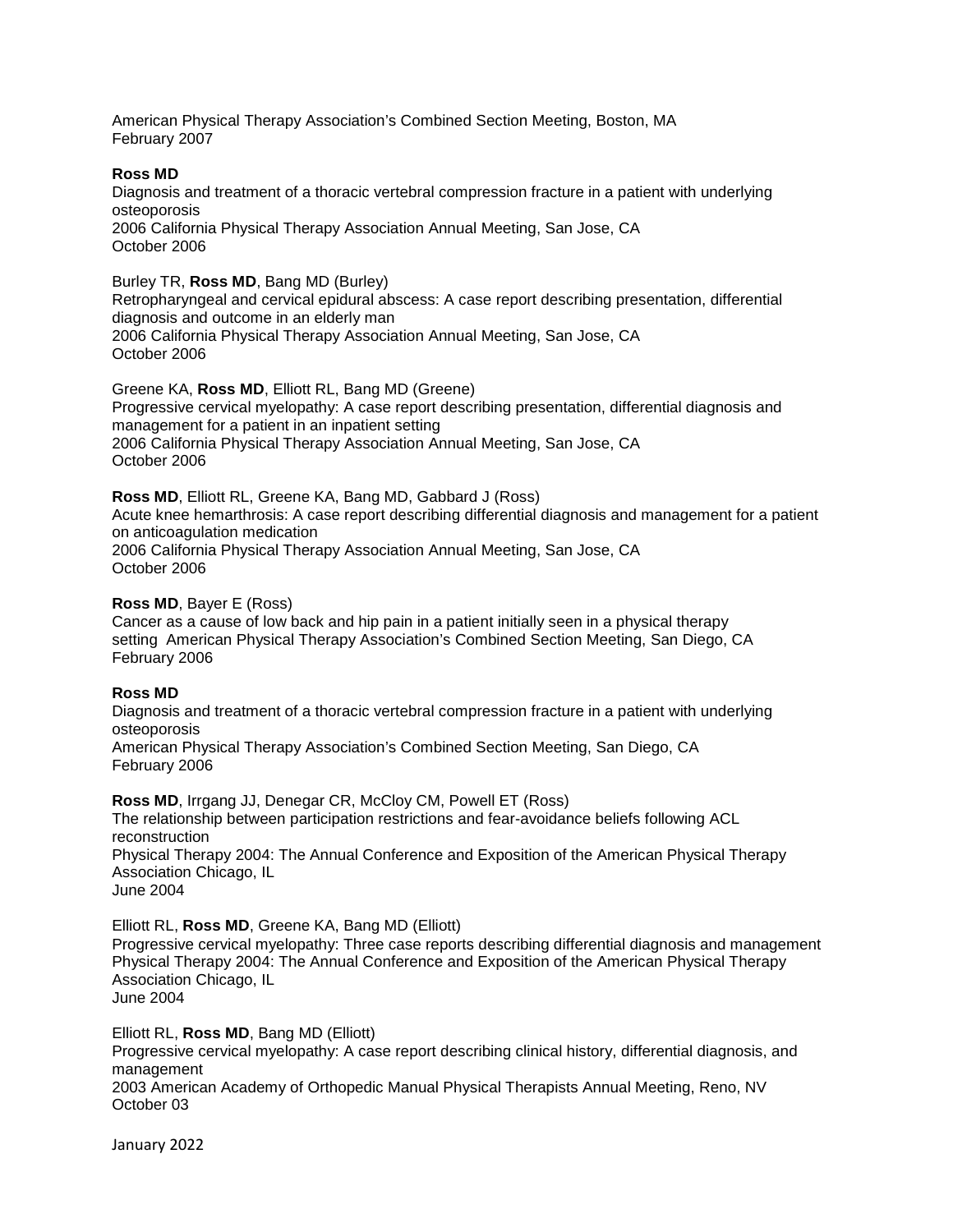#### Greene KA, **Ross MD**, Bang MD (Greene)

Tarlov cyst as a possible cause of buttock and posterior thigh pain: A case report 2003 California Physical Therapy Association Annual Meeting, Sacramento, CA October 2003

### **Ross MD**

The relationship between outcome and the number of physical therapy visits in patients with chronic low back pain 2003 California Physical Therapy Association Annual Meeting, Sacramento, CA

October 2003

**Ross MD**, Irrgang JJ, Denegar CR, McCloy CM, Powell ET (Ross) The relationship between participation restrictions and fear-avoidance beliefs following anterior cruciate ligament reconstruction 2003 California Physical Therapy Association Annual Meeting, Sacramento, CA October 2003

### Elliott RL, **Ross MD**, Bang MD (Elliott)

Progressive cervical myelopathy: A case report describing differential diagnosis and management 2003 California Physical Therapy Association Annual Meeting, Sacramento, CA October 2003

### **Ross MD**, Maher L (Ross)

Assessing the health status of young adult male subjects following knee surgery Physical Therapy 2002: The Annual Conference and Exposition of the American Physical Therapy Association, Cincinnati, OH June 2002

# Villard D, **Ross MD** (Villard)

Disability levels of college-aged men with a history of Osgood-Schlatter disease Annual Meeting for the Tri-Beta National Biological Honor Society, Colorado Chapter April 2001

### Chock K, **Ross M** (Chock)

Isometric hip muscle strength of subjects with residual symptoms following inversion ankle sprain 72nd Meeting of the Colorado-Wyoming Academy of Science April 2001

Ross MD, Irrgang JJ, Denegar CR, McCloy CM (Ross) Estimating disability following anterior cruciate ligament reconstruction 2001 American Physical Therapy Association's Combined Section Meeting, San Antonio, TX Feb 01

### **Ross MD**

Physical therapy and short-term functional outcomes for patients with low back pain 2001 American Physical Therapy Association's Combined Section Meeting, San Antonio, TX Feb 2001

Maher L, **Ross M** (Maher) General well-being, physical health, and psychosocial health of young adult male subjects following knee surgery 71st Annual Meeting of the Colorado-Wyoming Academy of Science April 2000

Hooten S, **Ross M** (Hooten)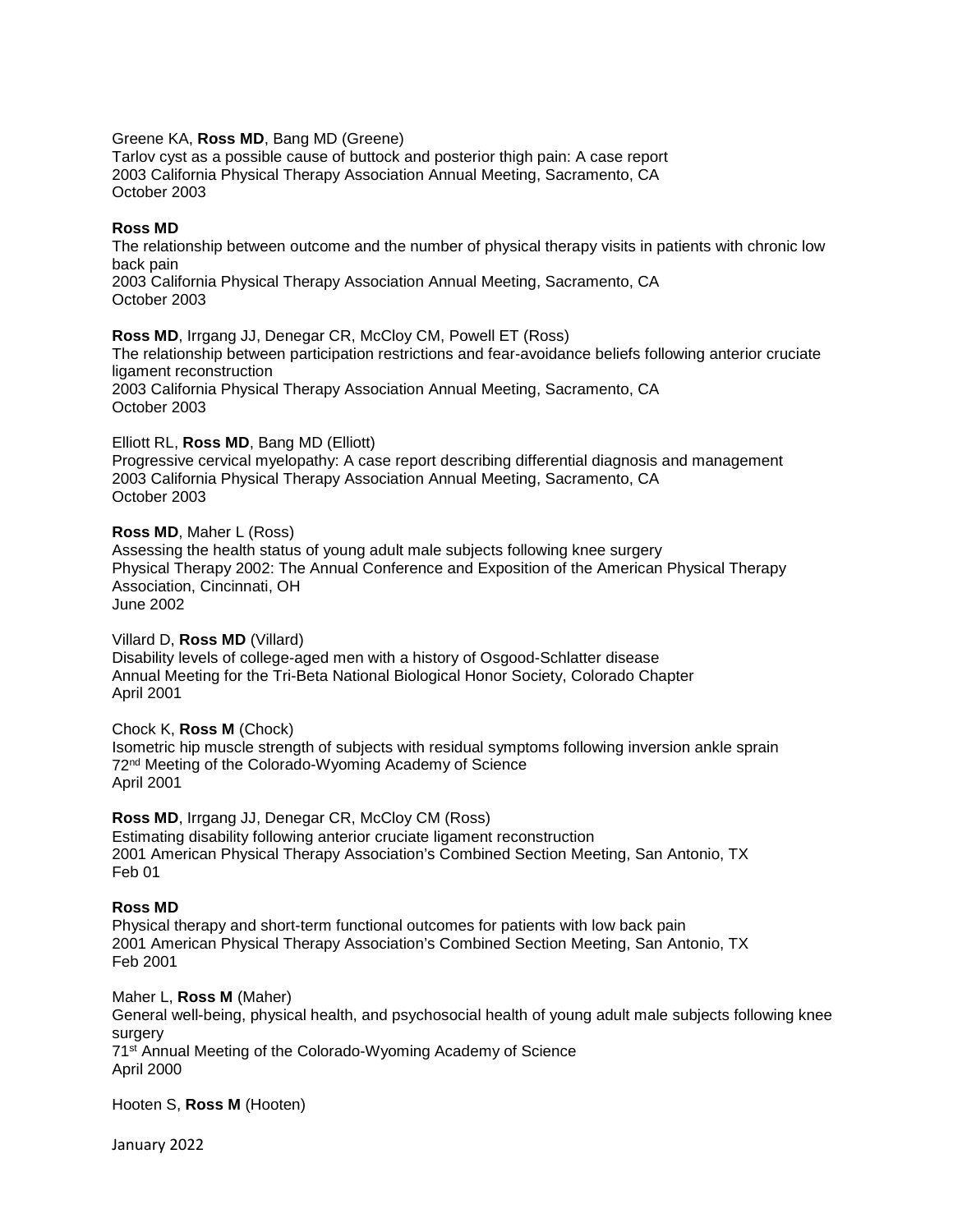Calf girth and performance following knee surgery in young adult male subjects 71st Annual Meeting of the Colorado-Wyoming Academy of Science April 2000

### **Ross MD**, Dahlke B (Ross)

Lower extremity performance following hamstring injury in male track and field athletes Physical Therapy 2000: The Annual Conference and Exposition of the American Physical Therapy Association, Indianapolis, IN June 2000

## **Ross MD**, Langford B (Ross)

Test-retest reliability of four lower extremity functional performance tests Physical Therapy 2000: The Annual Conference and Exposition of the American Physical Therapy Association, Indianapolis, IN June 2000

## **Ross MD**

Physical therapy and functional outcomes for patients with low back pain American Physical Therapy Association's Combined Section Meeting, Seattle, WA February 1999

### **Ross MD**

Reliability of the Apley's range of motion test and dominant and nondominant upper extremity differences American Physical Therapy Association's Combined Section Meeting, Seattle, WA February 1999

### **Ross MD**, Segner HA (Ross)

Effects of physical therapy on functional capacities in individuals with low back pain Physical Therapy Scientific Meeting & Exposition of the American Physical Therapy Association Orlando, FL June 1998

### **Ross M**

Test-retest reliability of the lateral step-up test in normal healthy adults American Physical Therapy Association's Combined Section Meeting, Dallas, TX February 1997

### **Ross M**, Worrell T (Ross)

Thigh and calf girth following knee injury and surgery American Physical Therapy Association's Combined Section Meeting, Dallas, TX February 1997

### **Ross M**

Effect of lower extremity position and stretching on hamstring muscle flexibility American Physical Therapy Association's Combined Section Meeting, Atlanta, GA February 1996

### **Ross M**

Effects of electrical stimulation during closed kinetic chain exercise on lower extremity performance and thigh girth following anterior cruciate ligament reconstruction American Physical Therapy Association's Combined Section Meeting, Atlanta, GA February 1996

Funded/In Review Grant Activity: NA

Current/Active Research Activity: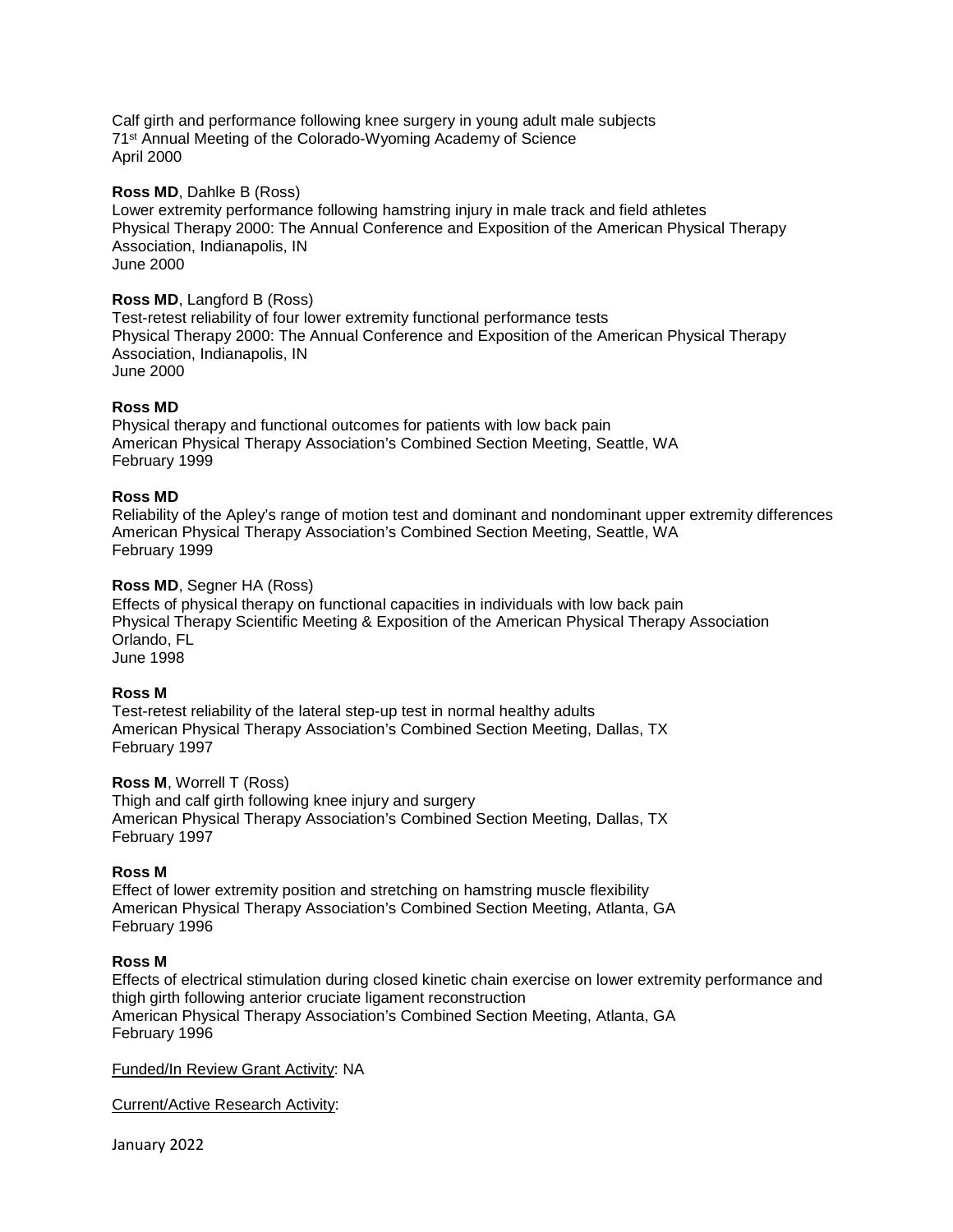Ross M, Busacco Z, Fournier S, Haude T, Talbot V Rotator cuff disorders: a survey of current physical therapy practice in the United States

Membership in Scientific/Professional Organizations:

Member, American Academy of Orthopedic Manual Physical Therapists 2018 – Present

Member, Association of Military Surgeons of the United States - Society of Federal Health Professionals 2017 – Present

Member, American Physical Therapy Association 1991 – Present

Consultative and Advisory Positions Held:

Member Academy of Orthopaedic Physical Therapy Awards Committee 2019 – Present

Member New York State Physical Therapy Association's Research Committee 2015 – 2019

Associate Editor Journal of Orthopaedic and Sports Physical Therapy  $2008 - 2015$ 

Medical Malpractice Expert Reviewer U.S. Air Force Surgeon General 2002 – 2010

**Community Service:** 

Pro bono Physical Therapist Daemen College Faculty Practice 2014 – Present

Reviewer International Federation of Orthopaedic Manipulative Physical Therapist's Symposia and Abstracts 2015

Member Research Committee, American Academy of Orthopedic Manual Physical Therapists 2009 – Present

Member Abstract Review Committee for Combined Sections Meeting 2009 – Present

Services to the University/College/School on Committees/Councils/Commissions:

Member of Todd & Leslie Shatkin Institute for Mobility Innovation & Technology Planning Committee, Daemen College 2020 – Present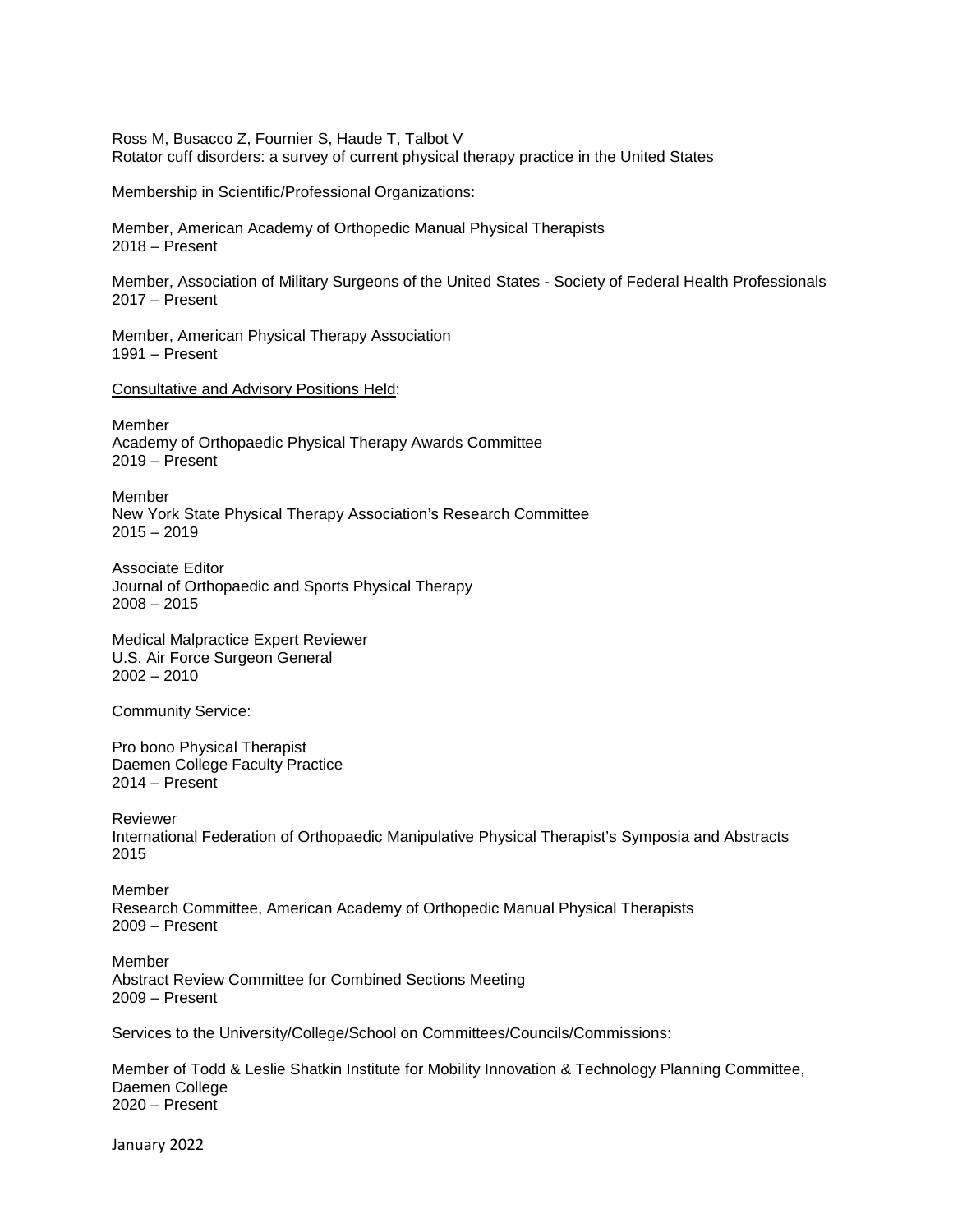Member of Center for Interprofessional Learning and Simulation Planning Committee, Daemen College 2020 – Present

Co-Chair of Faculty Review Committee, Daemen College 2020 – Present

Member of Faculty Senate 2019 – 2021

Member of Human Subjects Research Review Committee, Daemen College 2018 – Present

Co-Chair of Department Faculty Search Committee, Daemen College Physical Therapy Department 2018 – 2021

Member of [Educational Policy Committee,](https://groups.google.com/a/daemen.edu/d/forum/epc-l) Daemen College  $2016 - 2019$ 

Member of the Academic Festival Committee, Daemen College 2016

Member of Faculty Subcommittee on Academic Organizational Structure, Daemen College 2015

Member of Department Faculty Search Committee, Daemen College Physical Therapy Department Spring 2015, 2016

Honors and Awards:

Recipient of the International Journal of Sports Physical Therapy Achievement of Distinction and Outstanding Case Report Manuscript February 2015

Recipient of Best Research Report Award for the 2013 Pennsylvania Physical Therapy Association October 2013

Recipient of Best Case Report Award for the 2013 Pennsylvania Physical Therapy Association Annual M October 2013

Recipient of Best Research Report Award for the 2012 Pennsylvania Physical Therapy Association October 2012

COL David G. Greathouse Excellence in Research Award, US Army-Baylor University Doctoral Program in Physical Therapy 2012

Texas Physical Therapy Association's Outstanding Physical Therapy Assistant Faculty Award 2010

Recipient of Daemen College's Distinguished Alumni Award (Advancement in Career Award) 2009

Recipient of California Physical Therapy Association's Clinician Non-Research Publication Award 2008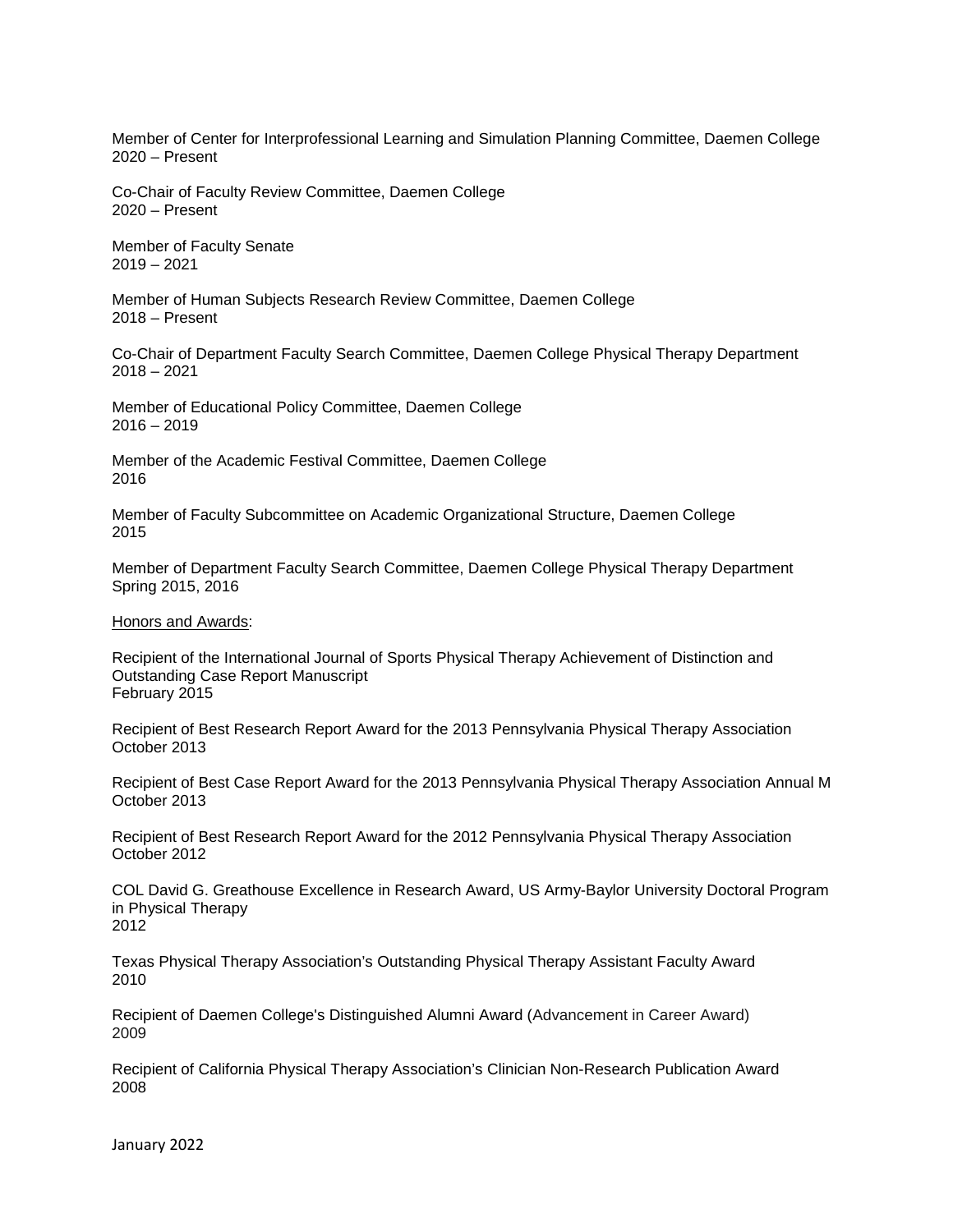Col Gary Wasem US Air Force Physical Therapy Element of the Year 2005

Recipient of Outstanding Research Poster Presentation Award for the California Physical Therapy Association Annual Meeting 2003

Outstanding U.S. Air Force Academy Educator in Biology Award 2001

U.S. Air Force Academy Department of Biology Research Excellence Award 2000

Faculty Advisor of Recipient of Outstanding Undergraduate Paper and Presentation Award for the 71<sup>st</sup> Annual Meeting of the Colorado-Wyoming Academy of Science 2000

US Air Force Company Grade Officer Physical Therapist of the Year 1994

## Continuing Education Attended:

Evidence-Based Practice Clinical Symposium, Buffalo, NY, December 2021

American Academy of Orthopedic Manual Physical Therapists Annual Meeting, virtual, October 2021

American Physical Therapy Association's Combined Section Meeting, virtual, February 2021

Evidence-Based Practice Clinical Symposium, Buffalo, NY, December 2020

American Academy of Orthopedic Manual Physical Therapists Annual Meeting, virtual, October 2020

American Physical Therapy Association's Combined Section Meeting, Denver, CO, February 2020

Evidence-Based Practice Clinical Symposium, Buffalo, NY, December 2019

Pain Neuroscience Education: An Anecdotal & Evidence Based Clinical Approach, Buffalo, NY, September 2019

American Physical Therapy Association's Combined Section Meeting, Washington, DC, January 2019

Evidence-Based Practice Clinical Symposium, Buffalo, NY, December 2018

An Update on TMJ Dysfunction, Buffalo, NY, November 2018

Pharmacology for Physical Therapists, Buffalo, NY, October 2018

American Physical Therapy Association's Combined Section Meeting, New Orleans, LA, February 2018

Evidence-Based Practice Clinical Symposium, Buffalo, NY, December 2017

New York Physical Therapy Association Annual Meeting, Albany, NY, October 2017

Cardiac Health: Plant-Based Nutrition For The Prevention and Reversal of Cardiac Disease, Buffalo, NY, March 2017

Neuroplasticity: Retraining the Brain from Stroke to Concussion & Beyond, Buffalo, NY, March 2017

The Link Between the Physical Therapist and the Registered Dietician, Buffalo, NY, March 2017

American Physical Therapy Association's Combined Section Meeting, San Antonio, TX, February 2017

Evidence-Based Practice Clinical Symposium, Buffalo, NY, December 2016

An Update on Concussion, Buffalo, NY, March 2016